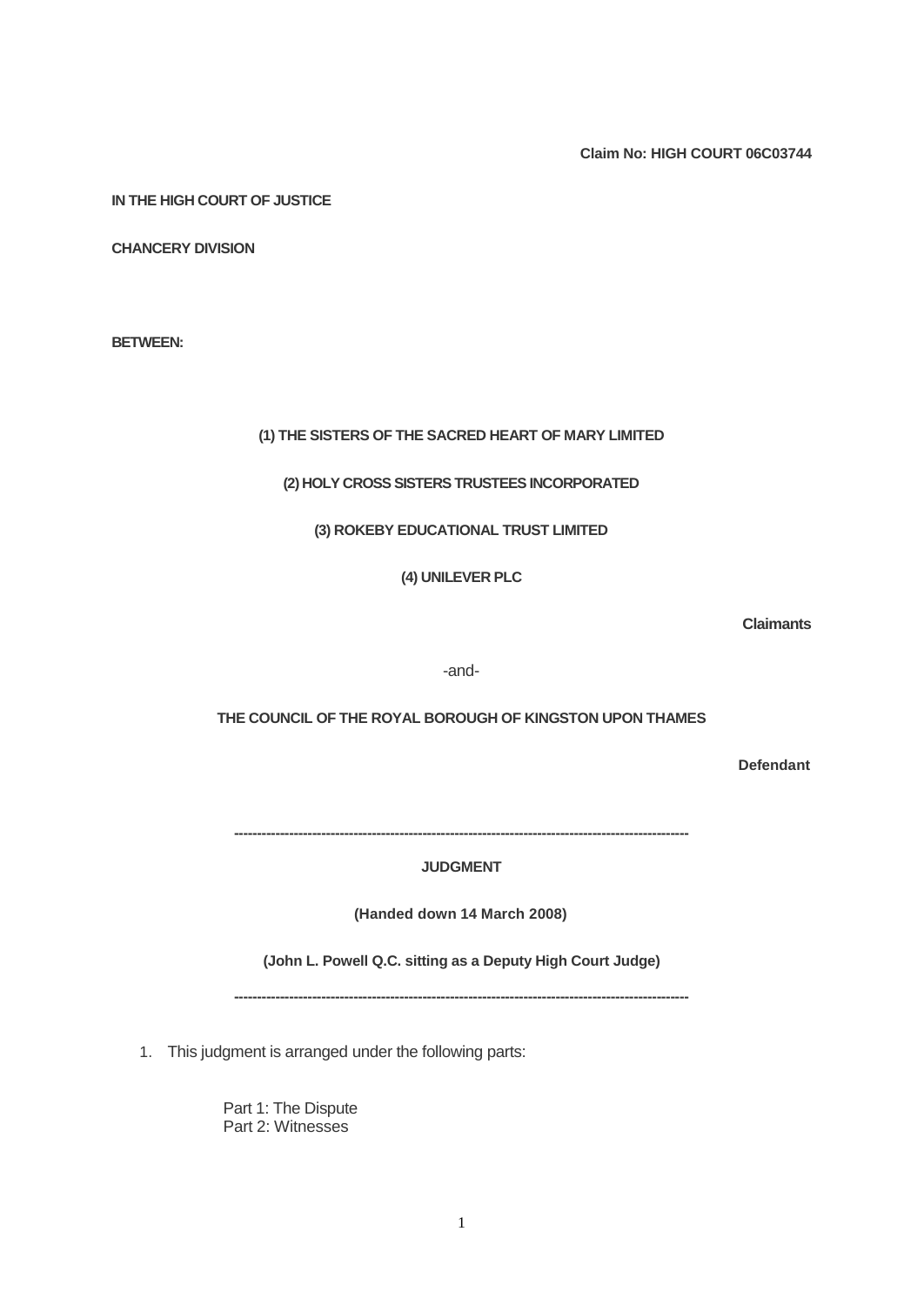Part 3: The Coombe estate

- Part 4: The Claimants and the MCRA
- Part 5: Vehicle movements
- Part 6: History of barriers at the third entrance
- Part 7: The proposed barrier
- Part 8: Recent background to the Council's proposal
- Part 9: The draft operation procedures document
- Part 10: The 1933 Act
- Part 11: Nature of the Claimants' rights to use the relevant roads
- Part 12: Substantial interference with the Claimants' rights under the 1933 Act
- Part 13: Unlawful financing argument
- Part 14: Conclusion as to the declaration sought by the Council.

## **Part 1: The Dispute**

- 2. The dispute relates to the proposal of the Defendant, the Council of the Royal Borough of Kingston upon Thames **("the Council")** to control entry to a private road, Warren Road, Kingston-on-Thames, by an unmanned code-operated barrier **("the proposed barrier")**.The road provides access from a public road to what is known as the **"Coombe Estate"**. The proposal is supported by the local residents' association, the Malden and Coombe Residents' Association **("MCRA")**. It is opposed by the Claimants. They operate three schools and a training centre from premises situated adjacent to another private road (for most of its length), George Road, which is accessed from the east from Warren Road. The three schools are Marymount International School **("Marymount")**, Holy Cross Preparatory School **("Holy Cross")** and Rokeby School **("Rokeby").** They are owned and operated by the First Claimant, the Second Claimant and the Third Claimant respectively. The training centre, the Four Acres International Training Centre **("Four Acres")**, is owned and operated by the Fourth Claimant **("Unilever")** or a subsidiary company. During the course of the hearing, the collective term **"institutions"** was used to describe institutional owners and occupiers of premises on the Coombe Estate comprising three schools, two training centres, care homes and two golf clubs, as distinct from houses in domestic use.
- 3. The Claimants contend that implementation of the Council's proposal would amount to a substantial interference with the rights of way over Warren Road and George Road of a range of persons needing access to their premises. They do not object to a barrier as such. In particular, they do not object to a manned barrier. They object to a code-operated barrier on the grounds that it is impractical and would result in what one witness described as a "logistical nightmare", given the diverse and multiple types of persons needing to have vehicular access to their premises.
- 4. Over the years, there has been a change from residential use to institutional use of many premises adjacent to private roads within the Coombe Estate and a consequent exponential rise in the number of persons visiting those premises in vehicles. The proposed barrier is not directed against those visitors or, as they were described, "authorised users". It is directed against "unauthorised users" or "rat-runners", namely vehicle drivers using Warren Road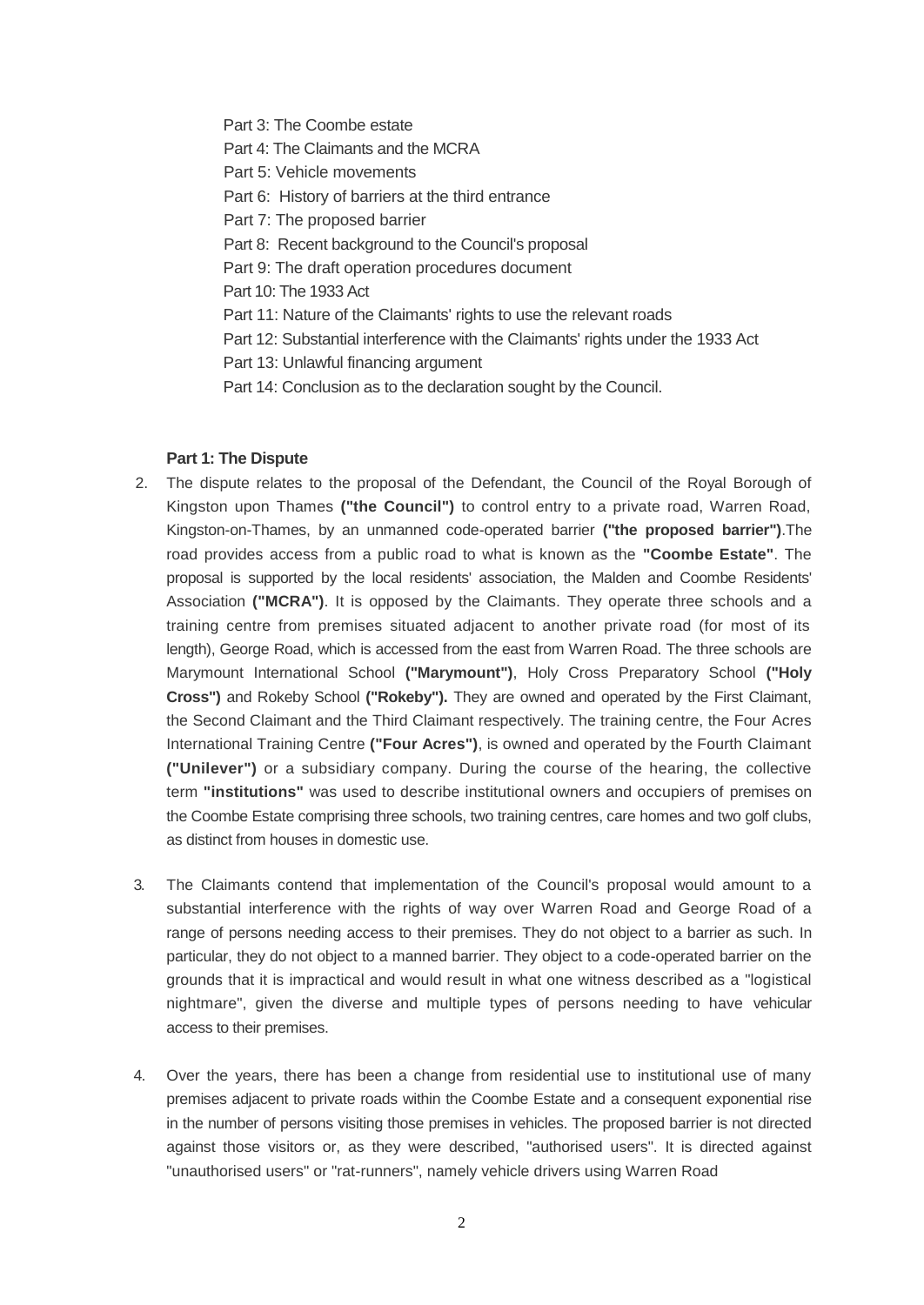and George Road as through-routes or short-cuts to and from adjacent busy public roads, especially during periods of traffic congestion. The insistence by witnesses for the Claimants that the proposed code-operated barrier is impractical is based primarily on their strongly held view that such a barrier would stop or impede large categories of authorised visitors who were unaware of the code or could not readily ascertain it, with consequent inconvenience, disruption and prejudice to both the Claimants and those visitors. Witnesses for the Council in contrast maintained that the Claimants were exaggerating the difficulties.

- 5. Ms Laing for the Council maintained that it is entitled to introduce the proposed barrier by reason of its management and control powers under a private Act of Parliament , the Maidens and Coombe Urban District Council Act 1933 ("the 1933 Act"). The Council is the successor to that urban district council ("the predecessor council"). On behalf of the Claimants, Mr Studer contended that they each have rights of way for all purposes over Warren Road and George Road by reason of original grant to their predecessors in title, registration, prescription and/or the doctrine of lost modern grant or by the terms of section 11(1) of the 1933 Act and that the proposed barrier would substantially interfere with those rights. Ms Laing countered that section 11(1) is an exhaustive statement of the claimants' rights of using those and other scheduled roads: properly construed in their statutory context, those rights are qualified by the defendant's functions of managing the scheduled roads. She further contended that whether or not that section constituted an exhaustive statement of the claimants' rights, the proposed barrier would not constitute an unlawful interference with those rights.
- 6. In addition, Mr Studer contended that it would be unlawful for the Council to debit the Coombe Estate reserve fund established pursuant to section 11 of the 1933 Act or to recharge to the Claimants any part of the costs or expenses of installing the proposed barrier or other mechanical barrier, which exceeded the reasonable costs of replacing the pre existing barrier with a barrier intended to be operated exclusively by the manual intervention of a gatekeeper in physical attendance at the site ("unlawful financing argument"). Miss Laing maintained that it was lawful to do so.
- 7. I am grateful to both counsel for their detailed and careful submissions both on fact and law. Each fired off heavy broadsides of authorities. I intend no disrespect to their submissions in not traversing those authorities. That task is rendered otiose given my conclusion that the terms of the 1933 Act are alone sufficiently clear to resolve the dispute.

# **Part 2: Witnesses**

8. Witnesses were called by both sides and were cross-examined on their written statements. For the Claimants they were Sister Kathleen Fagan (Headmistress of Marymount), Mr Charles Carter (Chairman of Rokeby Educational Trust Ltd.), Ms Maureen McLaughlin (Bursar of Rokeby), Ms Anne Hughes (Bursar of Holy Cross) and Mr Daniel Hornsby (Manager of Four Acres). For the Council they were Councillor Patrick Codd (Councillor for the electoral ward which includes the Coombe Estate), Mr John Tarrant (Chairman of the MCRA) and two employees of the Council, Mr Ingram Gavan and Mr David White, both of whom have had considerable dealings with access issues related to the Coombe Estate roads over the years.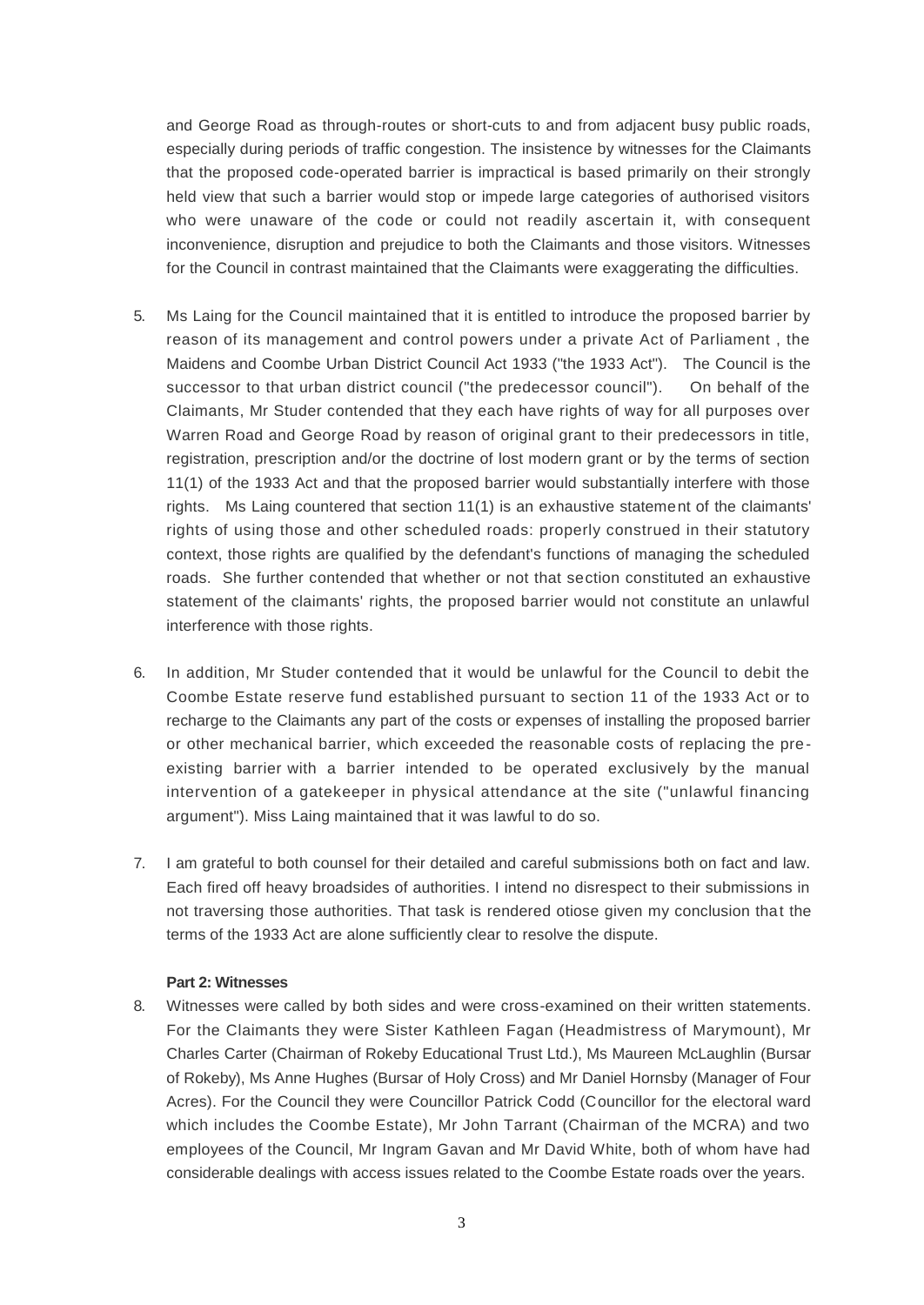Mr Gavan is a chartered civil engineer and member of Institute of Highways and Transportation. His dealings with the issues extend back to 1974. He left the Council's employment in 1993 after some 20 years, but has been intermittently employed on a part-time basis by the Council for the last 4 years on road-related matters. He attested to the history of access control to the relevant roads and produced minutes of relevant committee discussions by the Council and the predecessor council. Mr White, the Council's Highways Asset and Administration Manager, has been concerned with the management and maintenance of the relevant roads since 1999.

9. The courtesy with which each witness gave her or his evidence did not in any way detract from its force. Nevertheless, occasionally views were expressed which suggested that conviction afflicted perception and accordingly merited an antidote of scepticism.

# **Part 3: The Coombe Estate**

- 10. What is known as and referred to as the "Coombe Estate" (although not referred to as such in the 1933 Act) describes an area now bounded on four sides by busy public roads, the Kingston Bypass (A3), Coombe Lane West (A238), Galsworthy Road and Kingston Hill (A308). The four roads delineate a roughly quadrilateral shape for the estate, with Galsworthy Road forming the western side. However, that road is so short relative to the other three roads that the Estate is better perceived as more in the shape of an equilateral triangle with Coombe Lane West forming the base (to the south) and Kingston Hill and the Kingston Bypass forming the other two sides. Kingston Hill extends from the apex of the triangle in a southwesterly direction. The Kingston Bypass extends from the apex in a south, south easterly direction. Coombe Lane West connects to the east with the Kingston Bypass. Coombe Lane West does extend west to connect with Kingston Hill, but before then Galsworthy Road branches north from Coombe Lane West to connect with Kingston Hill. The public roads are major arteries carrying traffic to Central London from the South West. Kingston Hill connects directly to Kingston-upon-Thames and adjoins Richmond Park.
- 11. Within the estate there is a network of private roads including Warren Road and George Road. There are three entrances that allow passage for vehicles through the Estate. Two of these are from Kingston Hill and the third is from Coombe Lane West. The first entrance is from Kingston Hill at its junction with Warren Road **("the first entrance")**, the second entrance is further down Kingston Hill (in a south westerly direction) at its junction with George Road **("the second entrance")** and the third entrance is from Coombe Lane West at its junction with Warren Road **("the third entrance")**. From the second entrance George Road is initially a public road, but from a point marked by a white fence it becomes a private road to its junction with Warren Road. Warren Road connects the first entrance with the third entrance and provides a short-cut for vehicles between Kingston Hill and Coombe Lane West. Warren Road also connects the second entrance with the third entrance via George Road, thus providing another short-cut for vehicles between Kingston Hill and Coombe Lane West. Proceeding from the third entrance along Warren Road (in a north westerly direction), its first main junction is with George Road which branches to the left (approximately in a westerly direction). According to the evidence, it is from the third entrance that most vehicles travel to gain access to the Claimants' premises further along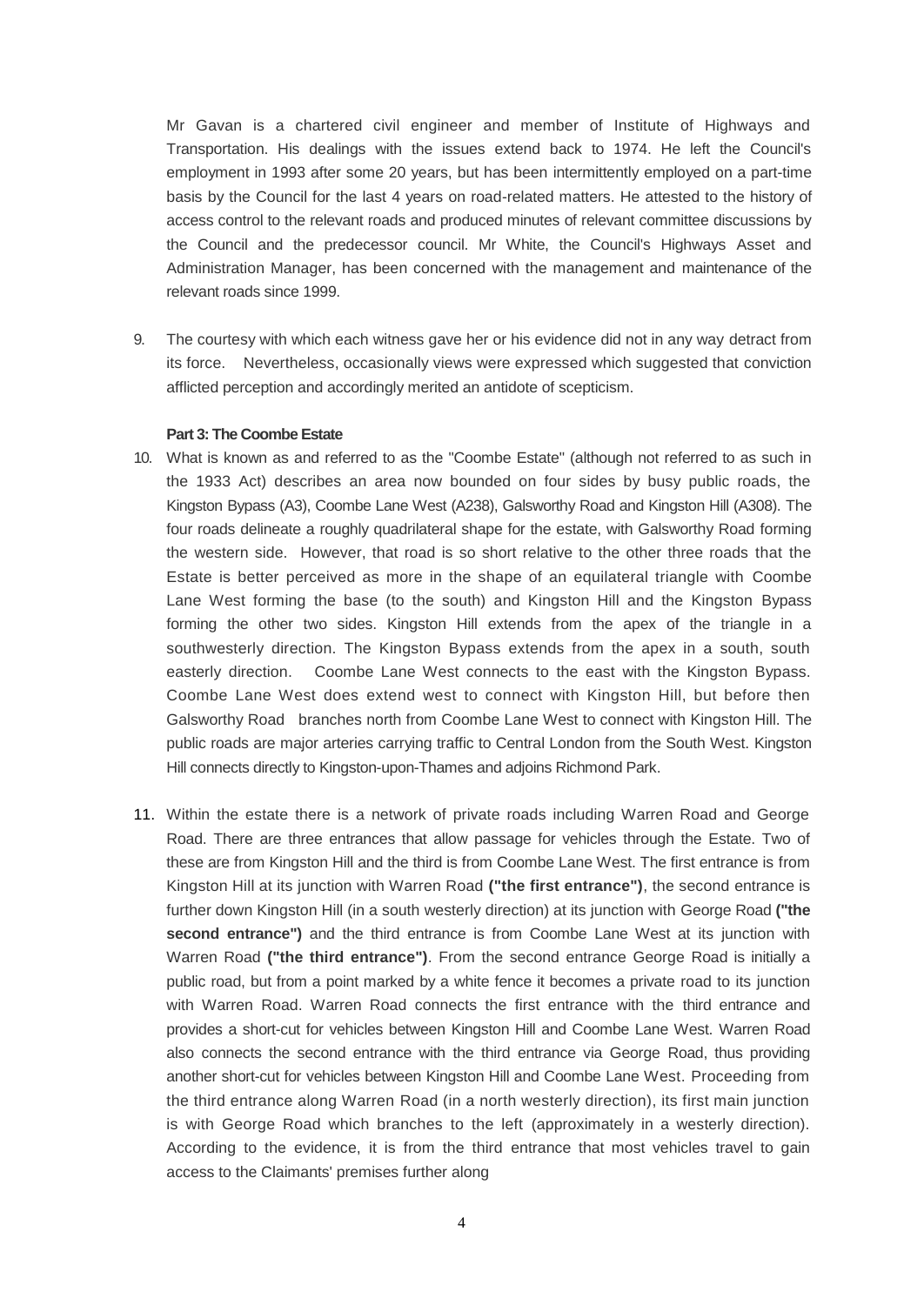George Road. This same route provides a short-cut from Coombe Lane West to Kingston Hill and, shortly after exiting by the third entrance, across Kingston Hill, to Richmond Park. Evidence was given to the effect that this route has become more used after the closure some 10 years ago of an access to Richmond Park (Robin Hood Gate).

- 12. As several witnesses described, the Coombe Estate conveys a relatively rural impression. This is mainly a result of there being within its confines two golf courses, Coombe Wood and Coombe Hill **("the Golf Courses")** and its network of roads being flanked by mature trees. Its history over the last century or so is described in the Agreed Statement of Facts and in two documents produced by Mr Tarrant: a document entitled *"Coombe and its Open Spaces"* dated April 1957 by Colonel G.E. Rhodes CBE and an extract from a 1988 booklet entitled *"Coombe Malden Surrey".*
- 13. The Golf Courses and other lands around them were formerly known as the Coombe FitzGeorge Estate. The estate was owned by a great grandson of George III, the  $2^{nd}$  Duke of Cambridge. He died in 1904. On his death the lands were inherited by his sons, Sir Adolphus and Sir Augustus FitzGeorge. More relevant in explaining the prevalence of trees and the existence of private roads seems the following extract from the 1988 booklet:

*"At one time in this locality there was the famous Coombe Wood Nursery, which sent plant collectors to the ends of the earth to bring back many of the trees, shrubs and plants of today. The Nursery has moved away and many fine houses have now been built on the grounds which it occupied.*

*A striking and unusual feature of Coombe Hill are the Toll-bar gates guarding the main private roads'. They were built towards the end of the last century and maintained to preserve the privacy of these roads. They were always closed during Derby race day to discourage the gypsy nomads with their caravans and other undesirable traffic making its way towards Epsom. Then, as to-day, the only vehicles entitled to pass through the gates are those of residents and their visitors. At one time, tradesmen paid an annual levy for the right of their delivery vans to use the roads."*

- 14. Shown on the same page in the 1988 booklet is a drawing of what is describ ed as *"Ladderstile Tailgate, Warren Road".* Its vintage is not apparent. It may be 1988 or earlier. Mr Gavan produced a photograph of the third entrance from about 1910 including a sign reading in various scripts, *"Private Road. The Speed of Motor Vehicles must not exceed Ten Miles an Hour. No Traction Engines allowed. By Order."*
- 15. The Coombe Estate has long ceased to be in single ownership. After coming into their inheritance, the FitzGeorge brothers sold off building plots for high prices to various purchasers, some of whom were the predecessors in title of the Claimants. The Golf Courses remained open spaces. This position was threatened in 1931, much to the chagrin of local residents. Colonel Sir Augustus FitzGeorge, then aged over 80 (and disposed to living more in Mayfair than in Coombe) and his trustees caused to be published a notice of their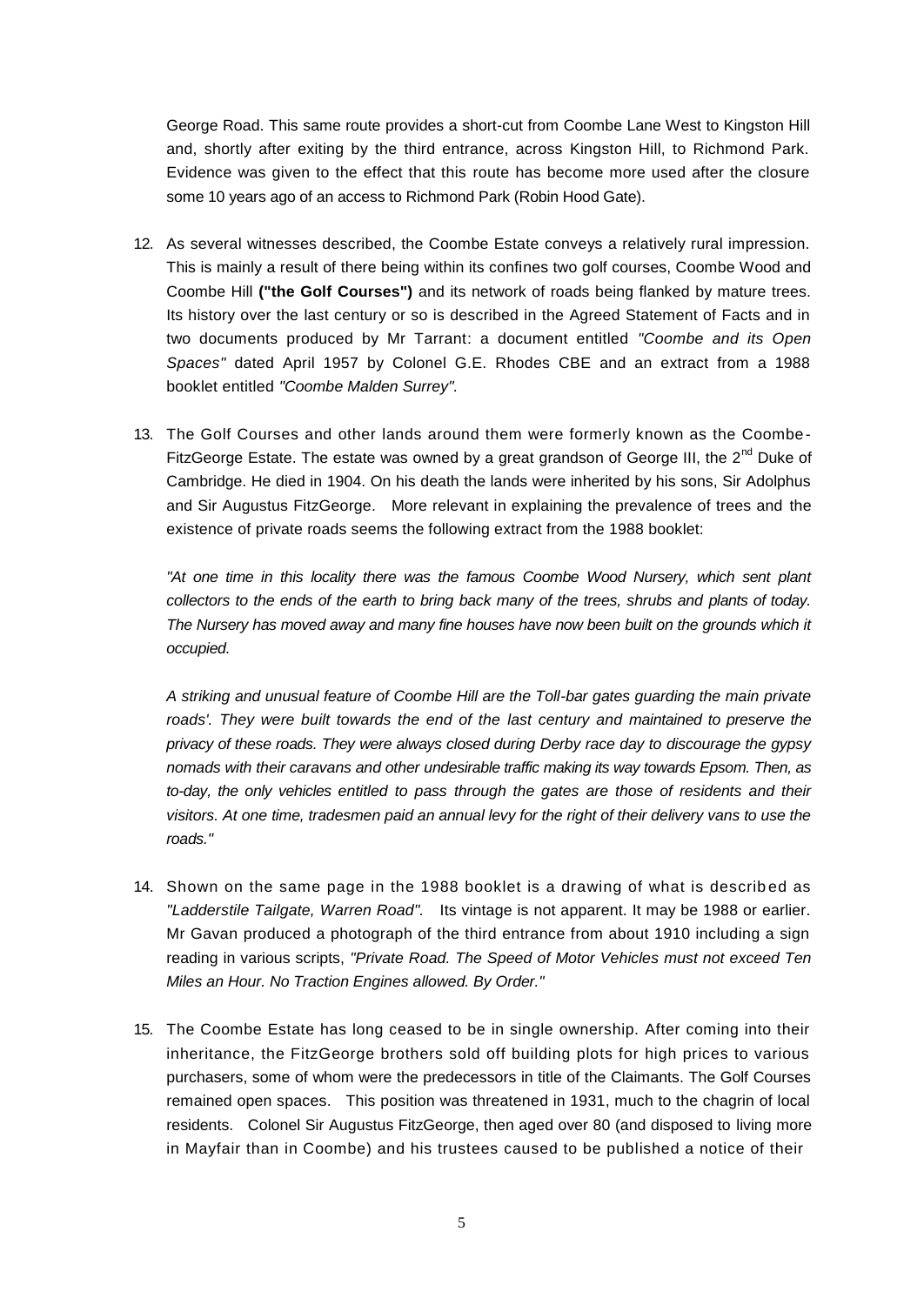intention to sell the Golf Course to a building company, Higgs & Hill Ltd. It was proposed that 100 houses should be built on one golf course and even more houses on the other golf course. The reaction was local furore and the mobilisation to action of concerned and interested residents. They demonstrated that they were more than capable of combatting unwelcome development. A committee was appointed and £1,000 raised *"to engage the best legal and professional advice".* More significantly they enlisted the support of the predecessor council. That body procured a scheme for (1) the purchase by it of the Golf Courses and private roads within the Coombe Estate (2) the recoupment of the purchase price from local property owners who were perceived to benefit from the scheme by means of an *"improvement rate"* and (3) the imposition on property owners within the Coombe Estate of a rate (the **"Coombe** rate") for the upkeep of internal private roads. The scheme entailed the predecessor council acquiring relevant powers under a private Act of Parliament, the 1933 Act. When the relevant bill was considered by a House of Lords Committee, it was described as *"a landmark in town planning legislation".* The 1933 Act received the Royal Assent on 28 July 1933 and the predecessor council acquired the Golf Courses for £78,000 as well as private roads within the Coombe Estate. In the 1933 Act those roads are referred to as the *"scheduled roads".*

- 16. The Golf Courses continue to be golf courses to this day. Under the 1933 Act the predecessor council was empowered to hold, use and appropriate each golf course as a municipal golf course or courses  $(s, 6(1))$ . It was also empowered to lease each for such period as it thought fit (s. 6(5)). The Council has continuously since the later 1930's let both courses on long leases to private golf clubs.
- 17. While the Golf Courses remain open spaces, over the years there has been considerable intensification of use of other land within the Coombe Estate. In particular, many houses have been built, including by infill construction on spaces between pre-existing large houses, and also there has been a change of use of many large houses from domestic to institutional use. At the time the 1933 Act was passed, there were about 48 separate properties fronting such private roads as then existed (which included Warren Road and George Road). Today the Coombe Estate comprises some 270 domestic houses, three independent schools, two conference or training centres, three care homes and two golf clubs.

#### **Part 4: The Claimants and the MCRA**

- 18. The three schools are situated to the south of, and bordering upon, George Road (the private length of that road). Viewed from east to west (and thus as would be seen by a person coming from the direction of the third junction and thus up Warren Road and turning left into George Road), the first school is Marymount, the second is Rokeby and the third is Holy Cross. Opposite Marymount and thus on the north side, and bordering upon, George Road, is Four Acres which backs onto Coombe Wood Golf Course.
- 19. Marymount is owned and operated by the First Claimant. The school campus occupies a site of some 7 acres. The school was established in 1955 on the site by the Sisters of Sacred Heart of Mary. It has associated schools and universities in Paris, Rome, New York, Los Angeles and Arlington, Virginia. It is an "international" independent boarding and day school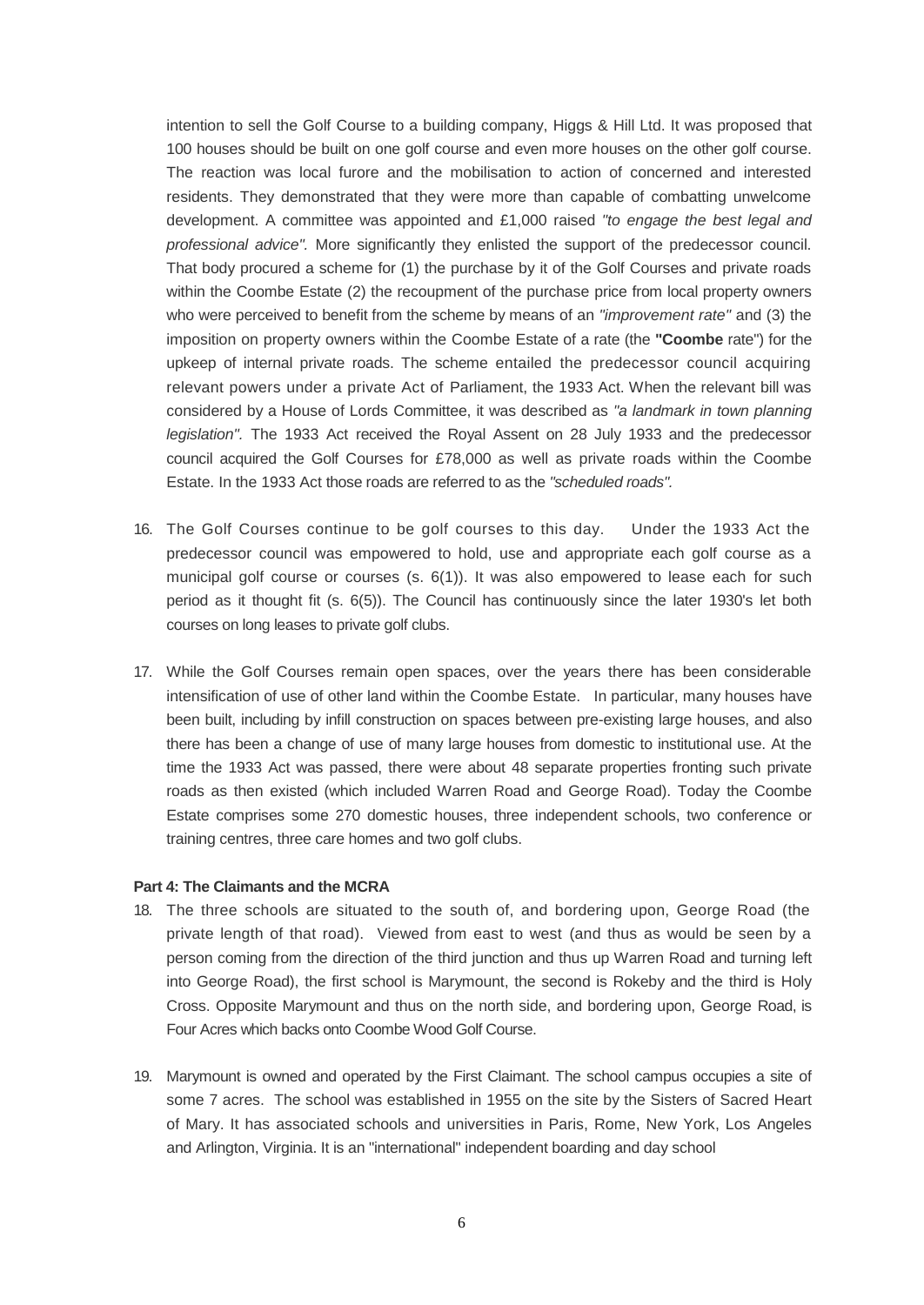for girls aged between 10 and 19. It currently has 233 pupils, of whom 100 are boarding pupils and 133 are day pupils. Most boarders are resident at the school for 7 days a week during term time. The school caters mostly for children of diplomats and other members of the international community temporarily resident in the UK. Pupils are drawn from approximately 45 different nationalities. Most have English as their second language. The school has a staff of around 90, ten of whom are peripatetic language and music teachers. Included within the staff number are a permanent community of nuns, including 8 who reside on the premises. The school's chapel is open not only to staff, pupils and parents but also to others. Sister Kathleen said that a fluid group of some 25 to 20 people from the surrounding area come to Sunday services at the chapel.

- 20. Rokeby is operated by the Third Claimant. The school has operated on its site since 1966. It is an independent pre-preparatory and preparatory day school for boys aged from 4 to 13. It currently has approximately 360 pupils. It has a staff of around 55 of whom the majority are full-time or close to that. In addition there are around 12 peripatetic, principally music, teachers and some 8 to 10 catering staff who work at the school although employed by a contractor.
- 21. Holy Cross is operated by the Second Claimant. The school has operated on its site since 1966. It is an independent preparatory day school for girls aged from 4 to 11. It currently has approximately 250 pupils. It has operated from its present site since 1971. It has a staff of 55 of whom 10 are peripatetic.
- 22. Four Acres is a training centre for senior managers within the Unilever group. It has operated from its site since 1954. There are 17 staff currently employed at Four Acres. Attendees of courses come from all over the world (the Unilever group has factories or offices in 54 countries). Attendees normally arrive on a Sunday and depart on a Friday, although some one or two day courses are also run at the centre. Courses are run at Four Acres for an average of 48 weeks a year and the centre only closes between Christmas and the New Year. Mr Hornsby estimated that there are around 1200 attendees annually.
- 23. The MCRA is a company limited by guarantee. All owners of properties on the Coombe estate are entitled to become members of the MCRA. At annual general meetings of the MCRA, votes are counted on the basis of one vote per property. Hence Marymount, Rokeby, Holy Cross and Four Acres each counts as one property. For many years the MCRA has been concerned about the use of the scheduled roads by unauthorised traffic and by the levels of such traffic.

# **Part 5: Vehicle movements**

24. Apart from residents, many people have good reasons to visit premises within the Coombe Estate. They may be grouped in several categories. Many are specific to premises in institutional use or at least far more common in the case of such premises than in the case of premises in domestic use. No issue arises with respect to pedestrians. The dispute relates to people who come in vehicles.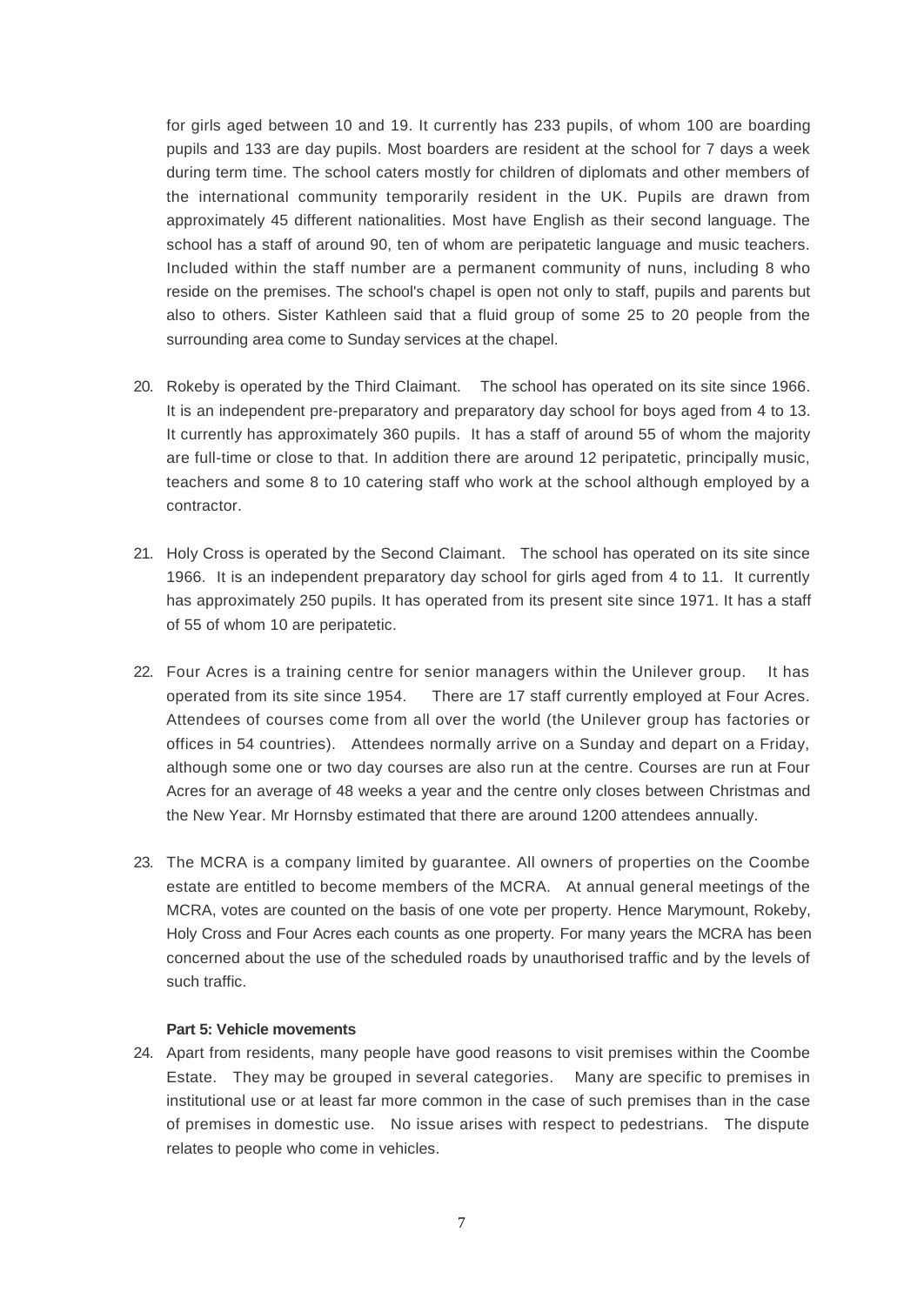- 25. People who come in vehicles comprise the overwhelming number of those who travel to and from the Claimants' premises. Being situated in George Road, the only access to their premises is from the west from the second entrance directly into George Road or from the east via Warren Road from the first and third entrances. A previous means of access available to Marymount to the rear of the school from Warren Road via Ballard Close effectively ceased in 1994 with the agreed restriction of a previous right of way following arrangements including a section 106 agreement with the Council.
- 26. Vehicle numbers and movements are related to the use of the various premises situated on the Coombe Estate. Numbers and movements peak at certain times but a range of visitors have good reasons to access premises within the estate at other times also.
- 27. The three schools each generate a similar pattern of vehicle movements. Most obviously peak movements are related to the beginning and end of the school day: "school-run" times. At other times, events held at the schools may also produce heavy vehicle movements.
- 28. Four Acres generates its own distinct pattern of vehicle movements. Course attendees at Four Acres arrive at all hours of the day and night, often arriving in the country on international flights to Heathrow or Gatwick airports. All attendees arrive by car, approximately 60% arrive by chauffeured car and the remainder by black cab taxis. Hornsby estimates that 70% of attendees arrive via the third entrance, as also do the majority of staff, other visitors and suppliers. He considered that the dissemination of a code number for the barrier to all attendees of courses at Four Acres and callers would be *"extremely difficult if not impossible".*
- 29. In addition to staff and, in the case of the schools pupils and parents and course attendees in the case of Four Acres, a range of other visitors have good cause to visit the Claimants' premises at various times, including evenings and weekends, and with and without prior notice. They include general contractors, deliverymen and couriers. In the case of the schools they include visitors from other schools (staff, children and their parents) visiting for events such as sports fixtures, conferences and concerts. Over the weekend and with a view to demonstrating and providing a public benefit, the schools make their facilities (in particular their sports facilities) available to the public at large. They expect to do so much more in future, reflecting current political and societal expectations of private schools which benefit from their status as charities. Visitors to the schools include many who are unexpected and who do not give prior notice of their visit. They include parents prospecting for schools for their children and wishing to form an initial impression of the environs, without necessarily making or wishing to make any initial appointment. They also include, as instanced by Sister Kathleen, nostalgic former pupils. In the case of Four Acres they include friends and colleagues of course participants.

## **Part 6: History of barriers at the third entrance**

30. Over the years the Council, like its predecessor, has sought to control access to private roads within the Coombe Estate by "unauthorised" vehicles, by means of barriers and/or a gatekeeper or gatekeepers. In recent years a gatekeeper (or gatekeepers) has been engaged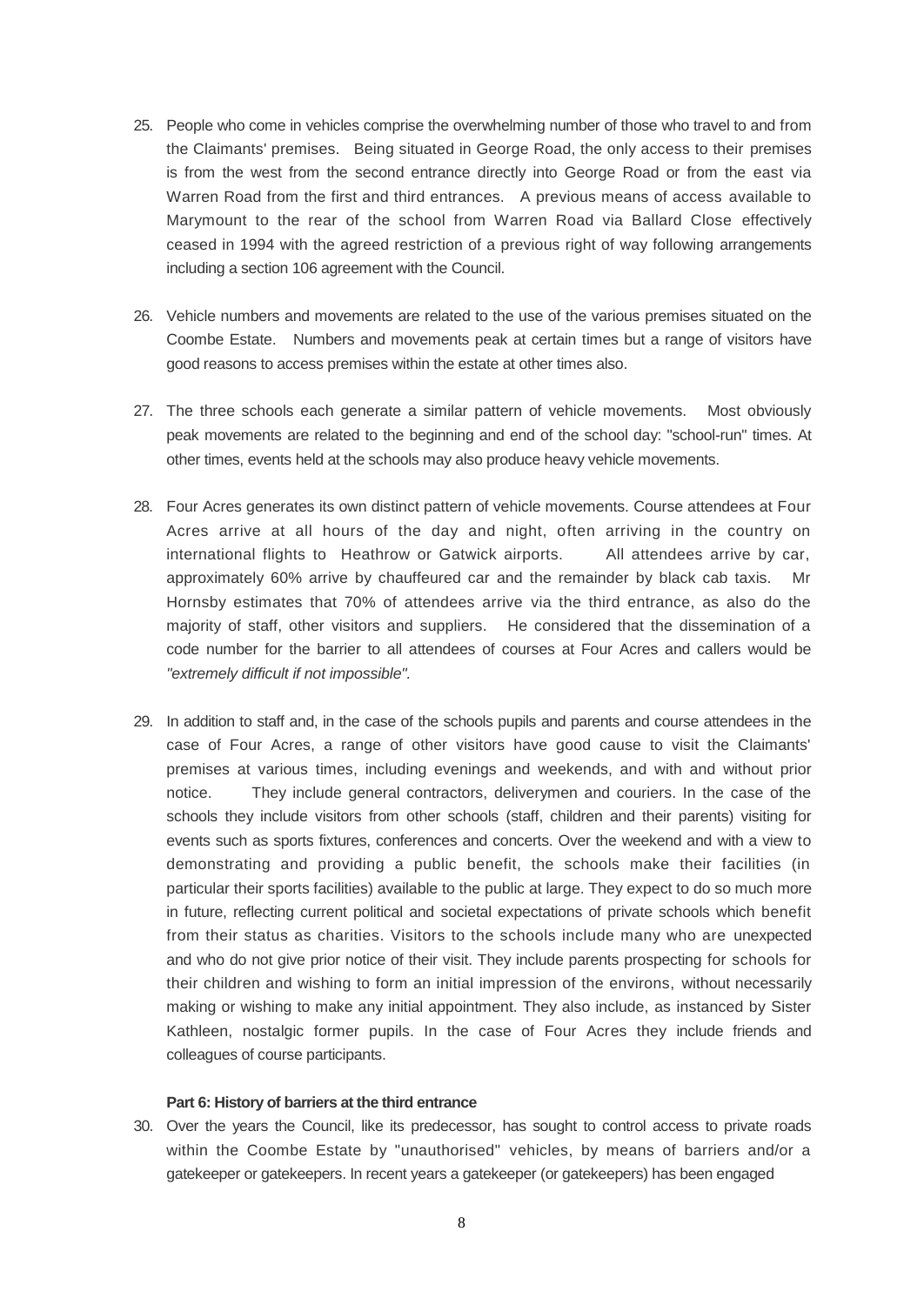by the MCRA through commercial security companies. The cost of employing a gatekeeper was for a number of years debited to the contributing proprietors via the Coombe rate. However, as a result of doubts having arisen as to the Council's powers to do this, the costs of the gatekeeper have most recently been met by voluntary contributions from the residents of the Coombe Estate. Only about 70% of the residents have been paying these contributions. The first, second and third Claimants have distributed stickers to their staff and to parents of pupils in order to enable the gatekeeper to identify them, and the fourth Claimant has also obtained such stickers from the MCRA.

- 31. Mr Gavan has a distinct recollection of one gatekeeper, as recorded in his witness statement: *"When I was first employed by the Council on Highway works [from mid-1974] I came to know the then gatekeeper, Mr Privett. He was familiar with almost all of the residents of the Estate, and with the regular legitimate users of the scheduled roads, and it became quite simple for him to weed out those who were strangers or those who would regularly attempt to use the Estate roads without authority. He routinely turned away those whom he knew not to be authorised to use the Estate Roads. He also questioned those people seeking to enter the Estate whom he did not recognise but had reason to think might have proper justification to enter, i.e. a delivery or a meeting with a resident".*
- 32. This account demonstrates the distinct advantage of access control by a human being familiar with authorised users of the scheduled roads: his ability to exercise discretion immediately and on the spot, with relatively minimum inconvenience to those authorised users whom he questioned.
- 33. Mr Privett was employed by the MCRA. Unfortunately, the halcyon days of his reign did not continue after he left its employment sometime in the early 1980s or before. There were difficulties in recruiting a replacement. One difficulty was an increasingly hostile environment, with the gatekeeper being the object of abuse by frustrated drivers. Staffing was provided for a while by engaging commercial security firms with the consequence that personnel changed quite frequently. Subsequently the barrier was unmanned, largely due to financing problems.

#### **Part 7: The proposed barrier**

34. The electronic barrier proposed by the Council, if and when fully installed, would enable one or both barrier arms to be raised and lowered by the transmission of an electronic message consisting of a four-digit code (alterable from time to time) to an on-site computer server linked to an adjacent electric motor. The motor would then raise the required barrier arm. The system would be designed to enable on-site or remote transmission of an electronic message. There would be three means of on-site transmission. The first would be by manually entering the code into one of two keypads, one situated before the entry barrier arm and the other situated before the exit barrier arm. The second would be by a portable transmitter device (a "zapper"), which was programmed to transmit an electronic message when the vehicle was within a few feet of the barrier. The third would be by a car-based "Hyper X tag" which could be mounted on the windscreen or the back of the rear-view mirror of a vehicle. As the vehicle approached the barrier, at a distance of about 4 metres,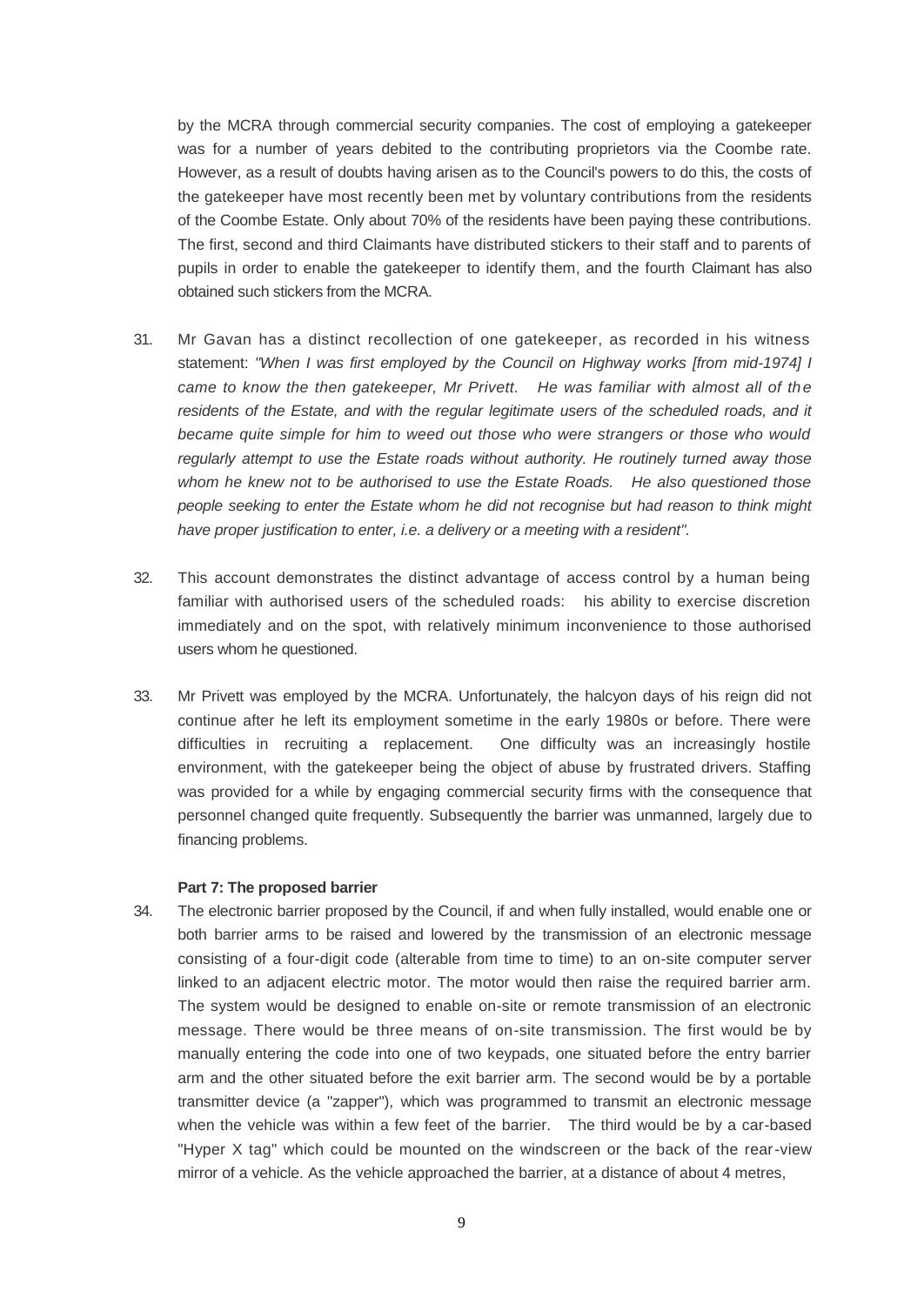the barrier would open. Remote operation would involve transmission of an electronic message from a remote computer (whether a desktop or laptop computer) to the on-site computer server. Such message would enable a barrier arm to be raised immediately or at such other times as it was programmed in the message to be raised. It is the Council's intention that the barrier would be programmed to remain in the open position at certain times, in particular "school run" times. Consequently, there would be no impediment to access by unauthorised users at such times. Only at other times would the barrier operate and require the transmission of a code in order to raise a barrier arm from its lowered position.

35. As previously noted, the Claimants do not object to a barrier as such. They object to the proposed electronic method of operation on grounds of impracticality. As apparent from the above description of the proposed barrier, its operation would involve a person who was confronted with a lowered barrier arm, needing to have one of the following to raise it: (1) actual knowledge of the access code so as to tap it into an on-site keypad; (2) a zapper; (3) a Hyper X tag; (4) a remote computer programmed to transmit the code; (5) ready means of ascertaining the code, which in turn presupposes knowledge of those means. The Claimants contended that many categories of visitors to their premises would lack each of these alternatives, thus inconveniencing and prejudicing both those visitors and the Claimants. Witnesses for the Claimants mentioned by way of example many contractors, deliverymen, couriers and conference attendees and, in the case of the schools, parents of children from other schools (in visiting sports teams or attending other events) as well as a range of others delegated to transport children to the schools (e.g. grandparents, child-minders). Further problems instanced were those associated with persons forgetting the code (especially when changed from time to time) or a zapper. Another example given of a problem was computer breakdown, including breakdown of the on-site computer server to activate the barrier. The Council and the MCRA countered that the enumerated potential difficulties were exaggerated and, as to breakdown of the computer server, the whole barrier system would be programmed so that the barrier arms would be permanently open in that event.

### **Part 8: Recent background to the Council's proposal**

- 36. Traffic surveys were carried out by the Council in 1993 and in 1999. In the 1999 survey, traffic was counted over two two-day periods, one in school term-time, the other not. Those conducting the survey reported that on a weekday during term-time, 2600 vehicles used the scheduled roads during the day. Of these, about 29% consisted of through-traffic, 31% of school traffic, and 41% of estate traffic. The survey also reported that while the overall volume of traffic fell in school holidays, the proportion of through-traffic increased to 45%. Neither the methodology used to conduct the survey nor the results were agreed by the Claimants.
- 37. In 1999 the Council consulted institutions and residents on the estate about a proposal to install an automatic barrier in Warren Road near the third entrance, which would be operated by a smart card and/or an entry-phone system. Respondents were counted on a one-per-property basis. Thus a school and a house in domestic use were counted as one respondent each. About 80% of those who responded to this consultation were in favour of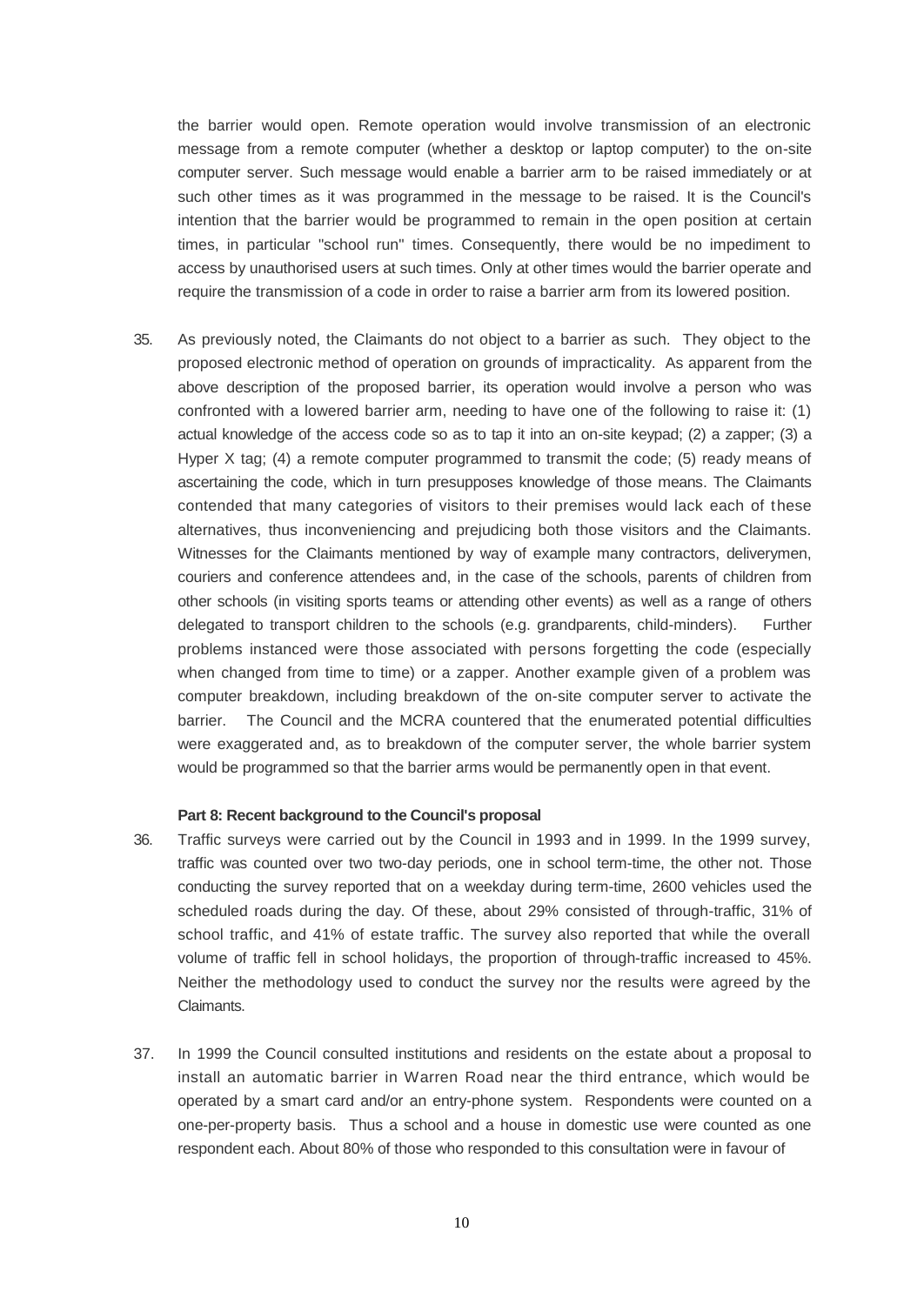the proposal. There were objections to the proposal. Those objecting included the Claimants. In the event, the Council decided not to proceed with the proposal.

- 38. In November 2005 the Council again consulted the institutions and residents on the principle of introducing an automatic barrier near the third entrance. This second proposal was for an automatic barrier which would be operated by a numeric code entered into an on-site keypad. It would also be possible to open the barrier by the use of zappers and/or automatic vehicle-mounted radio tags, without the need manually to enter the code into a keypad. It was also intended that the institutions would be capable of programming the barrier to open remotely. About 80% of those who responded to this consultation were in favour of the proposal. The Claimants objected to it. Again respondents to the consultation were counted on a one-per-property basis.
- 39. The Maldens and Coombe Neighbourhood Committee ("the Committee") is the Council Committee which has responsibility for the Coombe Estate. On 18 January 2006, at one of its meetings, the Committee considered a report by officers. The Committee resolved that work should proceed with the detailed design and implementation of the proposed barrier, taking account of, as far as possible, comments from consultees as to its lay-out and location; that no new access control method should be introduced until after reasonable efforts had been made to reach an agreement with institutional objectors and with residential owners who might be affected by the new location; and that the Committee should be regularly up-dated as to the progress of the proposal.
- 40. On 13 June 2006, Councillor Codd and Mr White on behalf of the Council met representatives of the four Claimants to discuss the proposed barrier. The Claimants' view was that the proposed barrier would be an infringement of their rights of way. They were not prepared to discuss details of its operation.
- 41. The Committee met again on 27 July 2006. It resolved that progress on the design and implementation of the proposed barrier, having had regard to the objections, be noted; that formal agreement be reached between the Council and the MCRA as to the functionality and management of the access controls; and that this agreement be submitted to the Committee for approval, prior to implementation of any changes.
- 42. On 2 August 2006, the Claimants' solicitors wrote to the Council. They put the Council on notice that if the Council resolved to proceed with the proposed barrier (i.e. codeoperated), they would apply for an injunction. They asked for an undertaking that they be given at least 14 days' notice of the Council's intention to change the method of operation of the barrier. The Council did not give such an undertaking on the basis that no revised controls would be implemented until the proposals had been reported to the Committee at a further public meeting and then approved by it.
- 43. On 4 October 2006, the Claimants' solicitors wrote to the Council again. They recited their understanding that installation of a new barrier intended to be capable of automatic operation was to begin in the week beginning 23 October 2006 and that it would continue to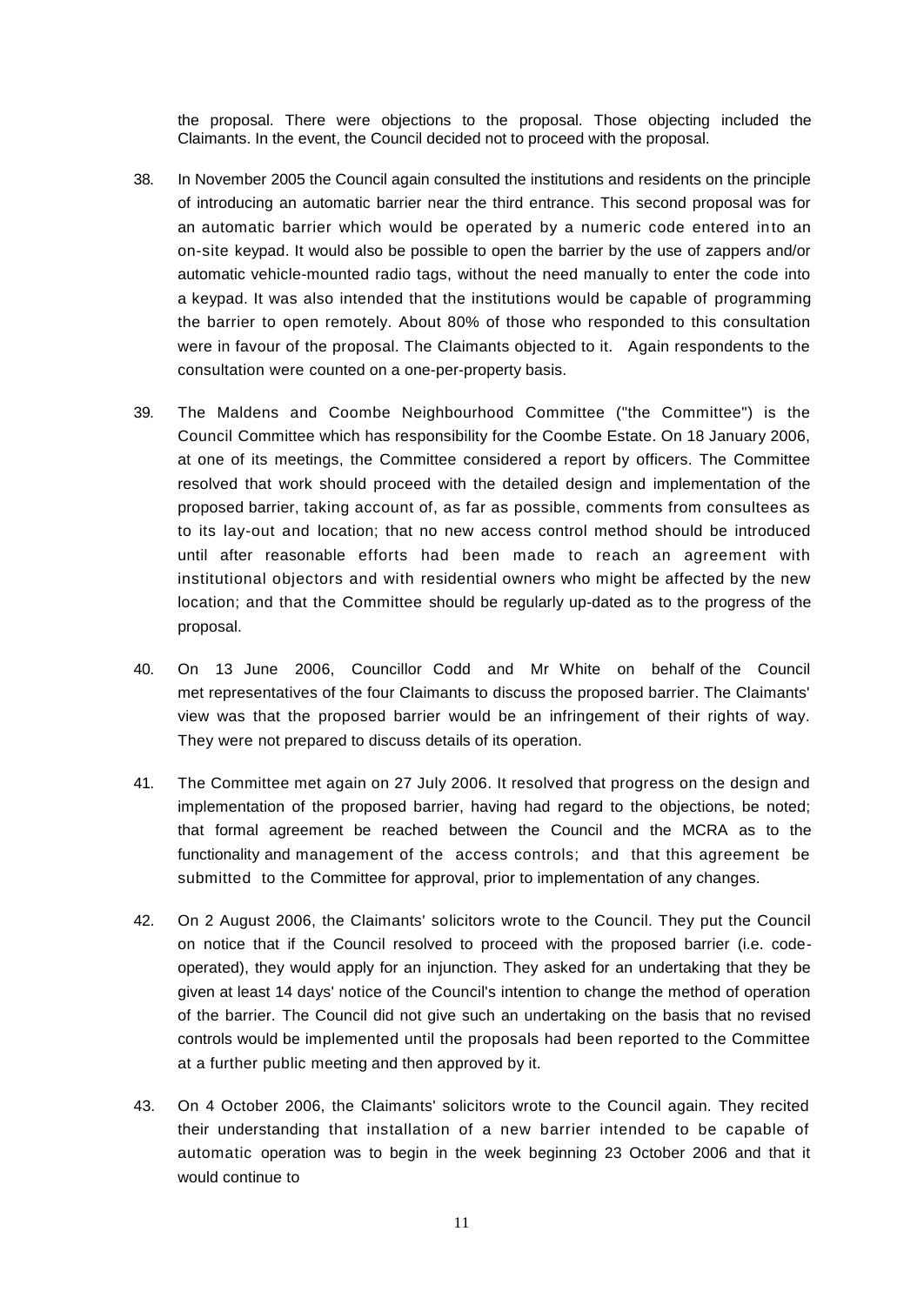be operated manually until the terms of the resolution of 27 July 2006 had been fulfilled. They went on to say that they were fundamentally opposed to the introduction of a code-operated barrier. They asked the Council to undertake not to install such a barrier. On 12 October 2006, the Council replied but did not give the undertakings sought.

- 44. On 13 October 2006, the Claimants then applied for an interim injunction to seek to restrain the Council from installing any new barrier which was operable or intended to be operated only by means of a code keypad or remote transmitter and from leaving any such barrier in the closed position without a gatekeeper being in attendance, and also to restrain the Council from debiting the costs of any such barrier (over and above the reasonable costs of replacing the existing barrier intended to be operated exclusively by a gatekeeper) to the Coombe rate or to the Coombe reserve fund. On 20 October 2006 the Council gave undertakings until after final judgment in the action or further order in the meantime not to do these things.
- 45. Prior to this time, the barrier in Warren Road near the third entrance had comprised 2 metal cabinets, one at either side of the carriageway, each having an electrically-operated arm which projected from the cabinet into the centre of the road, where the 2 arms met, although there was nothing in the centre of the road upon which such arms might rest.
- 46. The proposed new barrier was to take the form of two cabinets constructed on a traffic island in the middle of Warren Road, each with a metal arm projecting out from the cabinet and coming to rest upon an end rest installed at the opposite side of the carriageway. The construction of the new barrier therefore necessitated the installation of a central traffic island which had not previously existed.
- 47. On the basis of the undertakings given by the Council, work proceeded on the ground in late 2006 with the construction by the Council of a new traffic island in the middle of Warren Road and the installation thereon of 2 cabinets. Each has an arm capable of being operated electronically, but in the meantime operable by a gatekeeper in attendance at the site. There have been recent difficulties in engaging a gatekeeper, but I am told that there was one in place on the last date of the hearing

# **Part 9: The draft operation procedures document**

- 48. Subsequent to meeting of the Committee on 27 July 2006, Mr Tarrant, Chairman of the MRCA wrote a document entitled *"The Coombe Estate: Operating Procedures for an Automatic Barrier in Warren Road at Coombe Lane West."* In the course of giving oral evidence, he described it as a draft document representing his thoughts on paper as to the proposed procedures for operation of the proposed barrier. The document extends to 34 pages and sets out detailed operation procedures. Different procedures are set out for 8 different categories of *"bona-fide users of the Coombe Estate"* including residents, Holy Cross, Rokeby, Marymount and Four Acres.
- 49. On any objective assessment, the document demonstrates the sheer complexity of devising procedures for the use of an electronic barrier by multiple users with different use profiles.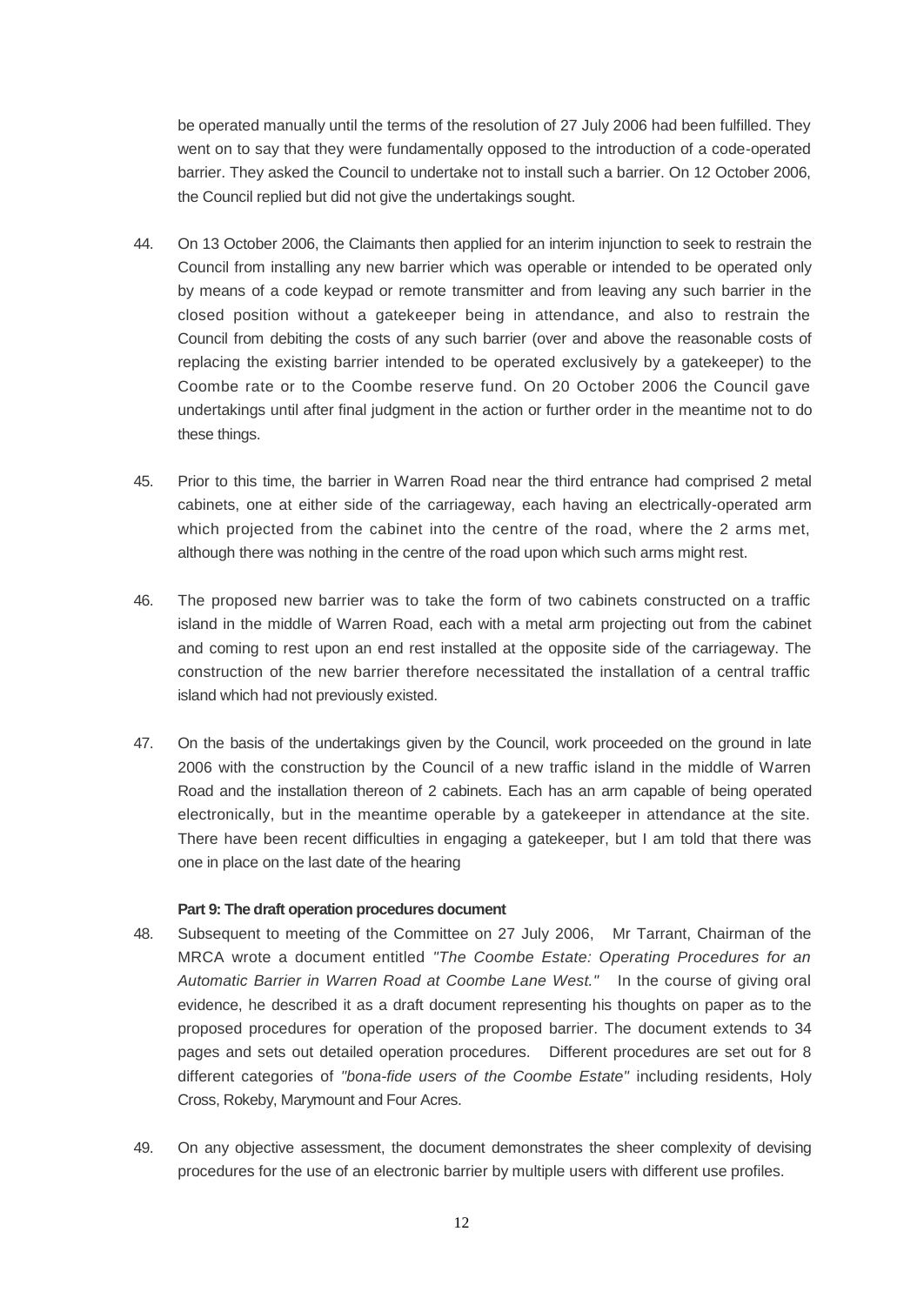The required computer software is described as enabling remote setting of time controls: *"Using this software, remote control from PCs at multiple sites via a broadband link can be utilised with users having different levels of access giving different authorities. The highest level of access and authority will rest with the MCRA's secretary."* Detailed provision is made as to access control devices and codes, with the MCRA's secretary tasked with the responsibility for issuing access devices and codes. Provision is made for distribution and recovery of transmitter devices. This involves their purchase by the Council *"through the Coombe Rate"* and distribution by the MRCA or, in the case of extra transmitters required, their purchase through the MRCA. It is envisaged that the relevant code would be changed from time to time and that the code for Holy Cross and Rokeby parents would operate for six days during term time. A draft standard form of letter to residents includes the following passage, *"To others for whom you are responsible, eg builders, gardeners, window cleaners, newspapers, deliveries etc., you may provide the code. [l]t will be to the benefit of all if the code is shared by as few as possible and, therefore, it may be prudent, where possible, to ask some of these vehicles to use the Kingston Hill entrances."* The operation procedures for each of the institutions notes: *"Casual unannounced visitor: signage will indicate other entrances".* This effectively acknowledges that, with the relevant barrier arm down, such a visitor would practically be compelled to use another entrance if lacking knowledge of the relevant code, despite having the implied consent of an institution to enter by the third entrance.

## *Part 10: The 1933 Act*

- 50. The 1933 Act originally comprised a long title, nine recitals, 107 sections arranged under nine Parts and five schedules. Several sections have subsequently been repealed. During the hearing I was referred to numerous provisions of the Act, but it suffices if I refer only to the following.
- *51.* Its long title is: *"An Act to authorise the acquisition and management by the urban district council of The Maidens and Coombe of certain lands now used as golf courses to make special provision with regard to the repair of certain private roads and the recovery of an improvement rate from the occupiers of buildings in the neighbourhood to confer further powers on the Council in relation to the improvement health and local government of their district and for other purposes".*
- *52. The preamble includes nine recitals, including the following: "And whereas it would be of great local and public advantage if certain lands (in this Act referred to as 'the Coombe lands') comprising one hundred and eighty seven acres or thereabouts and situate as to the greater part thereof in the parish of Coombe in the district and the private roads in the said parish described in the First Schedule hereto (in this Act described as 'the scheduled roads') were acquired by the Council."* **("Recital 2")**

*"And whereas the Council have entered into a provisional agreement for the purchase of the Coombe lands and the scheduled roads for the sum of [£72,000] and it is expedient [1] that the Council should be empowered to purchase the same and [2] that the use management and control of the Coombe lands should be regulated in accordance with the provisions in*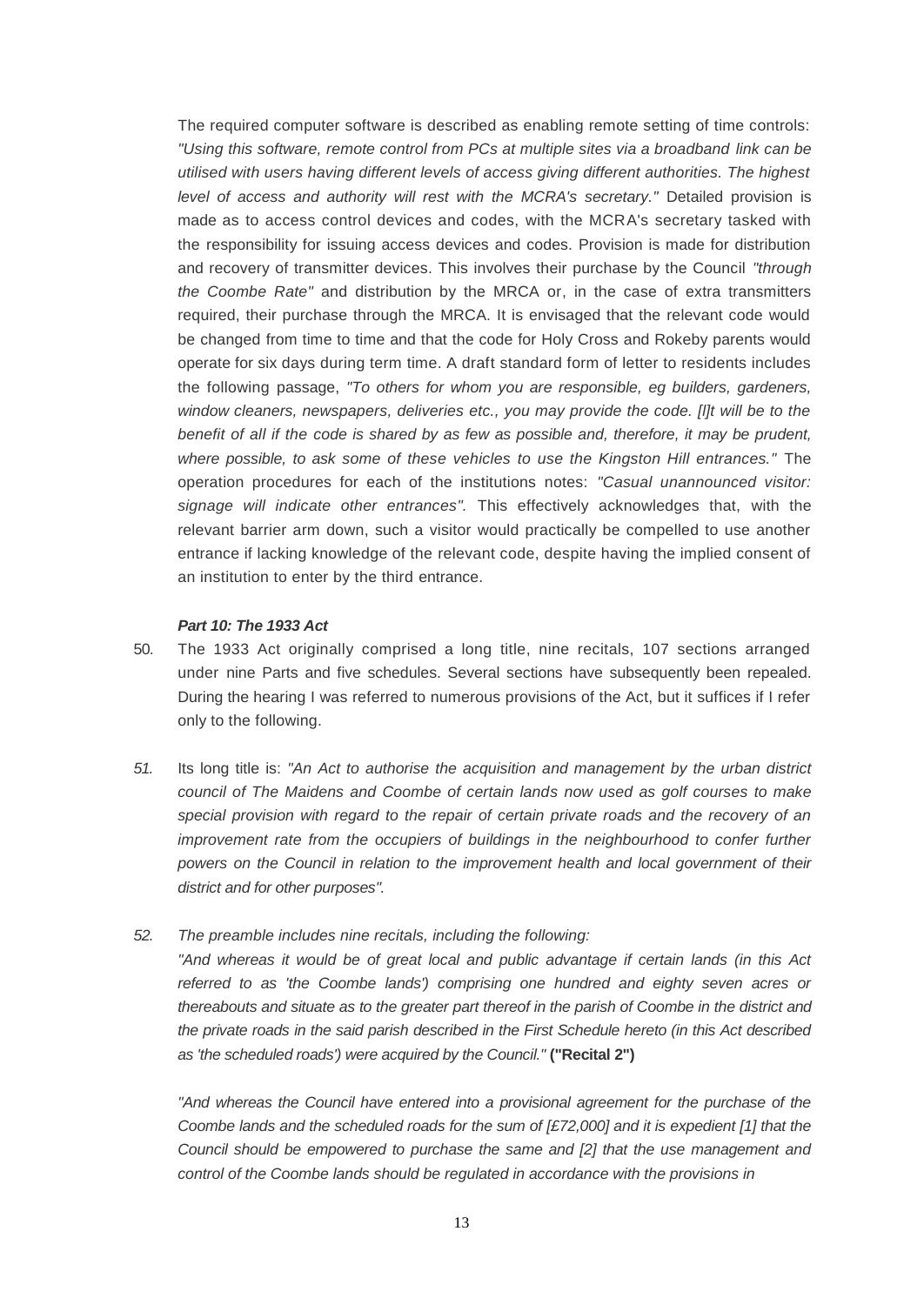- 44. *this Act contained and [3] that the provisions with respect to the scheduled roads in this Act contained should be made."* **("Recital 3")**
- *"And whereas the acquisition by the Council of the Coombe lands and their regulation and control under the provisions of this Act will greatly benefit the lands adjoining the same which are described in the Third Schedule to this Act and it is therefore expedient to authorise the imposition during the period by this Act prescribed of an improvement rate on the occupier of building situated on such lands."* **("Recital 4").**
- References to "the Council" in the 1933 Act denoted the predecessor council until it was replaced by the Council, the defendant in this case.
- 53. Section 4 of the 1933 Act (in Part I entitled *"Preliminary")* is an interpretation provision and includes definitions of the following terms which, in summary are defined as follows:
	- a. **"the Coombe lands":** the two Golf Courses of around 187 acres.
	- b. **"the scheduled roads"**: the private roads described in the First Schedule, including Warren Road and the private length of George Road
	- c. **"the scheduled premises"**: two premises described in the Second Schedule, including Cambridge Cottage (today Cambridge House) and land at the rear of Four Acres".
- 54. Part II, comprising sections 5 to 10, is entitled *"Acquisition and Management of the Coombe Lands".* The following provisions (including their marginal notes) are relevant:
- Section 5 *("Power of Council to purchase Coombe lands"): "The Council may purchase by agreement (subject to any existing leases and tenancies) the Coombe lands the scheduled roads and any other lands not exceeding twenty acres in extent adjoining any part of the Coombe lands or convenient to be held therewith and may enter into and carry into effect any contracts or agreements necessary or proper for the purpose ...and the Council shall hold and may use manage and control the Coombe lands the scheduled roads and other lands so acquired by them for the purposes and subject to and in accordance with the powers and provisions contained in this Act."*
- Section 7 *("Management of Coombe lands"): "The Council shall have control and management of the Coombe lands including any other lands from time to time in connection therewith after they shall have purchased the same (all of which are in this section referred to as 'the said lands') ..."* A series of more specific powers are listed in ten subsections, including powers:
	- a. to *"construct and maintain streets roads ...on any part of the said lands and may if they think fit ...take and recover reasonable tolls and charges for the use of any such street or road not dedicated to public use"* (s. 7(9)) and
	- b. to *"appoint pay and remove officers servants and workmen to perform any services in connection with the said lands..."* (s. 7(10)).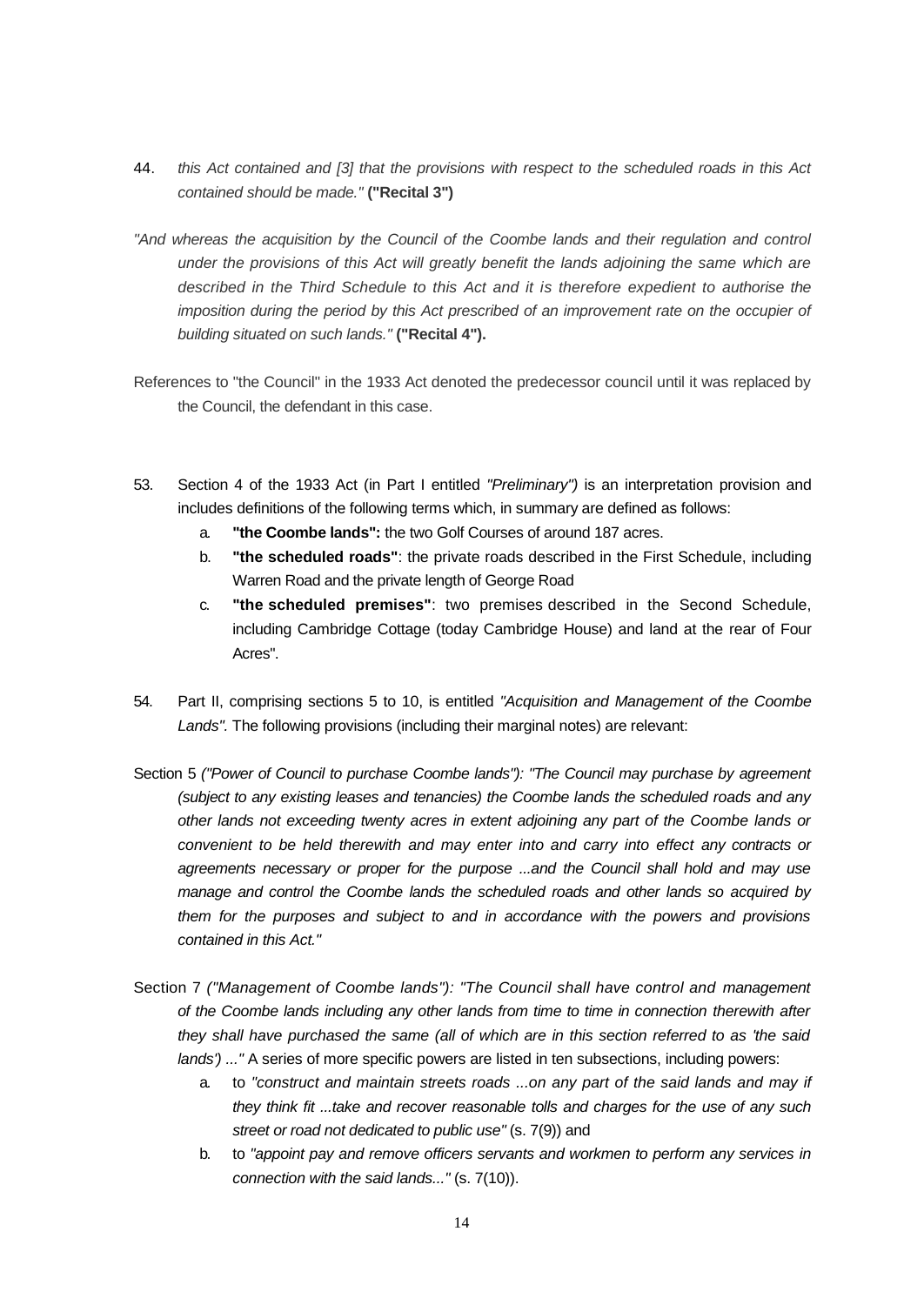55. Part III, comprising sections 11 to 13, is entitled *"Private Roads".*

## 56. Section 11 *("Provisions with respect to scheduled roads")* states:

- *"From and after their conveyance to the Council the following provisions shall apply and have effect with respect to the scheduled roads (that is to say):-*
- *(1) The owner and the occupier of any premises fronting or abutting on any of the said roads or any of the scheduled premises and any other person with his permission shall for the purpose of going to or departing from such premises have the right of using with or without vehicles such of the said roads as may be convenient for that purpose but save as aforesaid the said roads shall remain private roads and no person except with the consent of the Council shall have any right of way or passage thereon or thereover. Provided that this subsection shall not affect any public rights of way for pedestrians on or over Warren Road or George Road which may exist at the date of the passing of this Act:*
- *(2) The Council may maintain repair cleanse and scavenge the said roads in such manner and to such extent and erect and maintain gates stiles or posts thereon in such positions as they may from time to time determine and the total cost thereby incurred by the Council in any financial year together with such amount not exceeding one tenth part of such cost as the Council may from time to time determine to be necessary for the purpose of forming a reserve fund shall be apportioned by the Council as to such part thereof and in such proportions as the Council may from time to time consider reasonable on the scheduled premises and as to the remainder on the premises fronting or abutting on any of the said roads in proportion to the frontage of the respective premises:*
- *(3) Any sum apportioned on any premises shall be payable in the case of premises owned by the Council out of the general rate fund and in the case of any other premises by the owner for the time being of such premises to the Council on demand and in default of payment may be recovered by the Council summarily as a civil debt:*
- *(4) The Council shall prepare annually an estimate of the cost to be incurred by the Council in the ensuing financial year under subsection (2)...*
- *(5) If the owner or occupier of any premises fronting or abutting on any of the said roads or any of the scheduled premises causes or suffer or permits to be caused to any of the said roads any damage by reason of excessive or unreasonable user of the same such owner or occupier shall pay to the Council on demand the cost incurred by the Council in repairing such damage and such cost in default of payment may be recovered by the Council summarily as a civil debt:*
- *(6) If any new road is made which communicates with one or more of the scheduled roads the premises fronting or abutting on such new road shall for the purposes of this section be deemed to be scheduled premises :*
- *(7) Any obligation of the owner of any premises fronting or abutting on any of the said roads or any of the scheduled premises to contribute towards the costs of the maintenance or repair of any of the said roads arising under any agreement or covenant entered into or made before the conveyance of the scheduled roads to the Council shall cease."*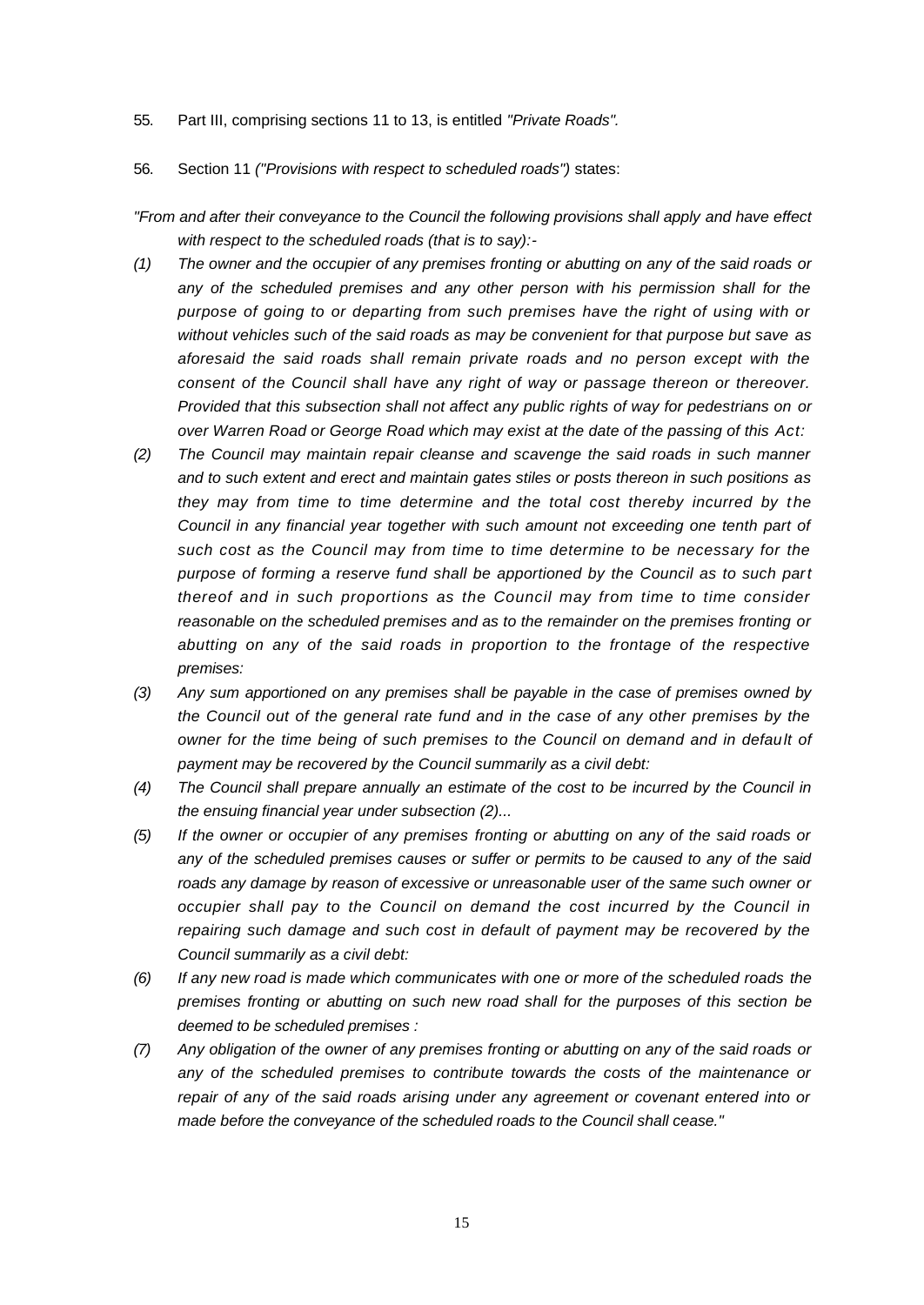- 57. Section 12 *("Application of Private Street Works Act 1892 to scheduled roads")* states: *"The scheduled roads shall for the purposes of the Private Street Works 1892 and any Act amending or modifying the same for the time being in force be deemed to be streets not being highways repairable by the inhabitants at large and the Council may at any time put into force as respects any of the said roads or any part thereof the provisions of the said Act or Acts. Provided that when any private street works have been completed as respects any of the*  said roads or any part thereof the provisions of *[section 11] shall cease to apply to such road or such part thereof."*
- 58. Part IV, comprising sections 14 to 17, is entitled *"Improvement Rate".* It provides for the payment by the occupiers of buildings on lands described in the Third Schedule of an *"improvement rate"* by bi-annual instalments from 1933 to 1954. It reflects the intention of the sponsors of the 1933 Act that the cost to the MCUDC of acquiring the Golf Courses and the scheduled roads should be recouped not from the MCUDC's ratepayers as a whole, but only from those who were occupiers of buildings on lands perceived to benefit from such acquisition. In the Third Schedule the relevant lands are listed under three Parts and attributed different improvement rates, reflecting different degrees of perceived benefit from the acquisition: the highest rate being imposed on lands in the First Part and the lowest on lands in the Third Part.
- 59. Under Part VII, comprising sections 45 to 48 and entitled *"Lands",* the 1933 Act provides for the giving of a range of other powers to the MCUDC. These include the power in section 46 to grant easements over lands belonging to the Council, but specifically excluded from such lands are the scheduled roads as well as the Coombe lands and the scheduled premises. This exclusion has significance in the context of the Claimants' arguments in relation to prescription and lost modern grant, in that it militates against a conclusion of the MCUDC being a capable grantor and likewise its successor, the present Council. Also militating against the same conclusion is a proviso in section 47(1) which excludes the scheduled roads (as well as the Coombe lands and the scheduled premises) from the ambit of the power given to the MCUDC under the section to dispose of lands.

## **Part 11: Nature of the Claimants' rights to use the relevant roads**

60. Section 11(1) unambiguously confers a statutory right to use the scheduled roads, with or without vehicles, upon two categories of persons. They are (1) each owner and occupier of any premises fronting or abutting the scheduled roads ("frontager") and (2) any other person with a frontager's permission ("frontager's licensee"). I see no warrant for the suggestion in argument that, on its true construction, the section requires a frontager's permission be given in advance or be express. A frontager's implied permission suffices. What constitutes implied permission is a question of fact dependant on the nature of the frontager and the person claiming to have such permission. An owner or occupier is entitled to use the road or give permission to other persons to do so irrespective of the purpose for which the owner or occupier uses the premises in question. It may be for domestic or other purposes and however intensive the use of the premises in question. This last point has significance given the Claimants' particular uses of their premises.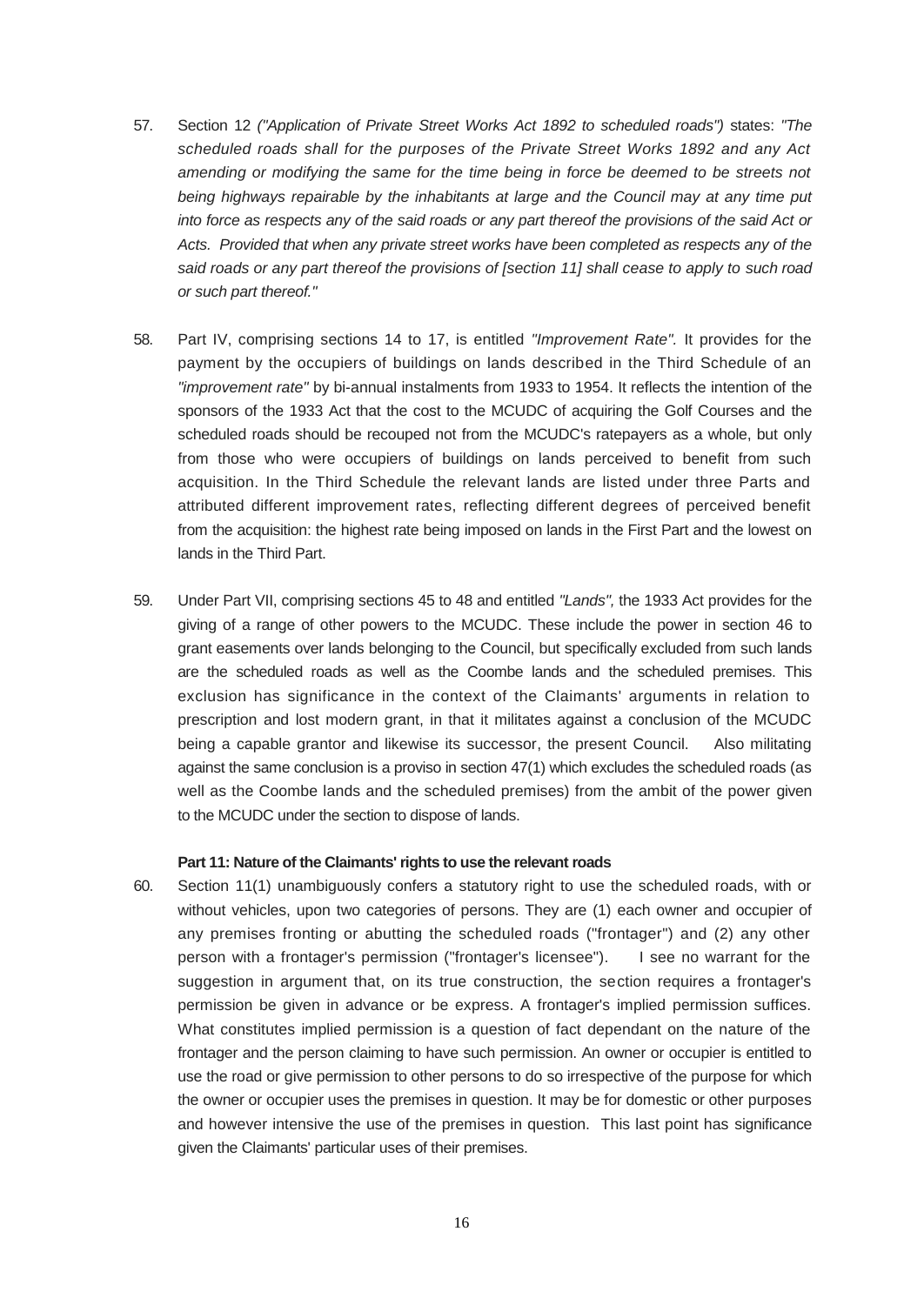- 61. The right of a frontager and a frontager's licensee to use the scheduled roads is limited in terms of purpose and particular road use. In terms of purpose, the right is to go to or depart from the premises of the frontager concerned. In terms of road use, it is to use such of the scheduled roads *"as may be convenient for that purpose".* The clear intention that the use of the scheduled roads be so limited is emphasised by the subsequent words in section 11(1): *"save as aforesaid the said roads shall remain private roads and no person except with the consent of the Council shall have any right of way or passage thereon or thereover."* There is a proviso to preserve certain public rights of way for pedestrians.
- 62. Given that each Claimant is a body corporate and must necessarily act through human agents, the statutory right to use the scheduled roads by implication extends to its agents (in that capacity). There is scope for argument as to who are the relevant claimant's agents for this purpose. It is not necessary to decide the issue since the statutory right to use the roads extends to a far wider category of persons, Claimants' licensees, i.e. persons who have a Claimant's permission to access its premises. Not all licensees are agents of Claimants. Indeed, the vast majority are not (e.g. schoolchildren, parents, course attenders and deliverymen).
- 63. On the true construction of the 1933 Act, any pre-existing rights of way over the scheduled roads of the Claimants' predecessors in title were extinguished and were superseded by rights of use of the same roads conferred under the 1933 Act. I accept, as contended by Ms Laing, that that is the effect of the opening sentence of section 11 of the 1933 Act. Other provisions are consistent with the extinction of such pre-existing right of ways and their being superseded by a new regime. They include the power given to the Council under section 5 to manage and control the scheduled roads and under section 11(2) to erect and maintain gates, stiles or posts on the scheduled roads. Indeed the whole Act is consistent with the introduction of a new regime for the management of the scheduled roads and payment for their upkeep, albeit consistent with their retention as private roads.
- 64. It follows that I reject Mr Studer's argument that pre-existing private rights of way over the scheduled roads were not extinguished by the 1933 Act but rather survived its enactment to run parallel with the rights of use conferred by the Act. Lest I be wrong in that conclusion, I should record my finding on the evidence that before the 1933 Act the Claimants' predecessors-in-title did have pedestrian and vehicular rights of way over and along George Road and Warren Road.
- 65. I also reject Mr Studer's contentions that the Claimants, having each for upwards of 25 years enjoyed as of right and without interruption both pedestrian and vehicular rights of way over and along Warren Road and George Road, they are entitled to such rights under section 2 of the Prescription Act 1832 or by virtue of the doctrine of lost modern grant. Such contentions are necessarily predicated upon there being a capable grantor of such rights. Since the 1933 Act and the acquisition of the scheduled roads by the Council there has been no capable grantor. Mr Studer argued that section 11(1) indicated that the Council was a capable grantor, given the provision for the Council to consent to a person having a right of way or passage on or over the scheduled roads. I reject the argument on the basis that, as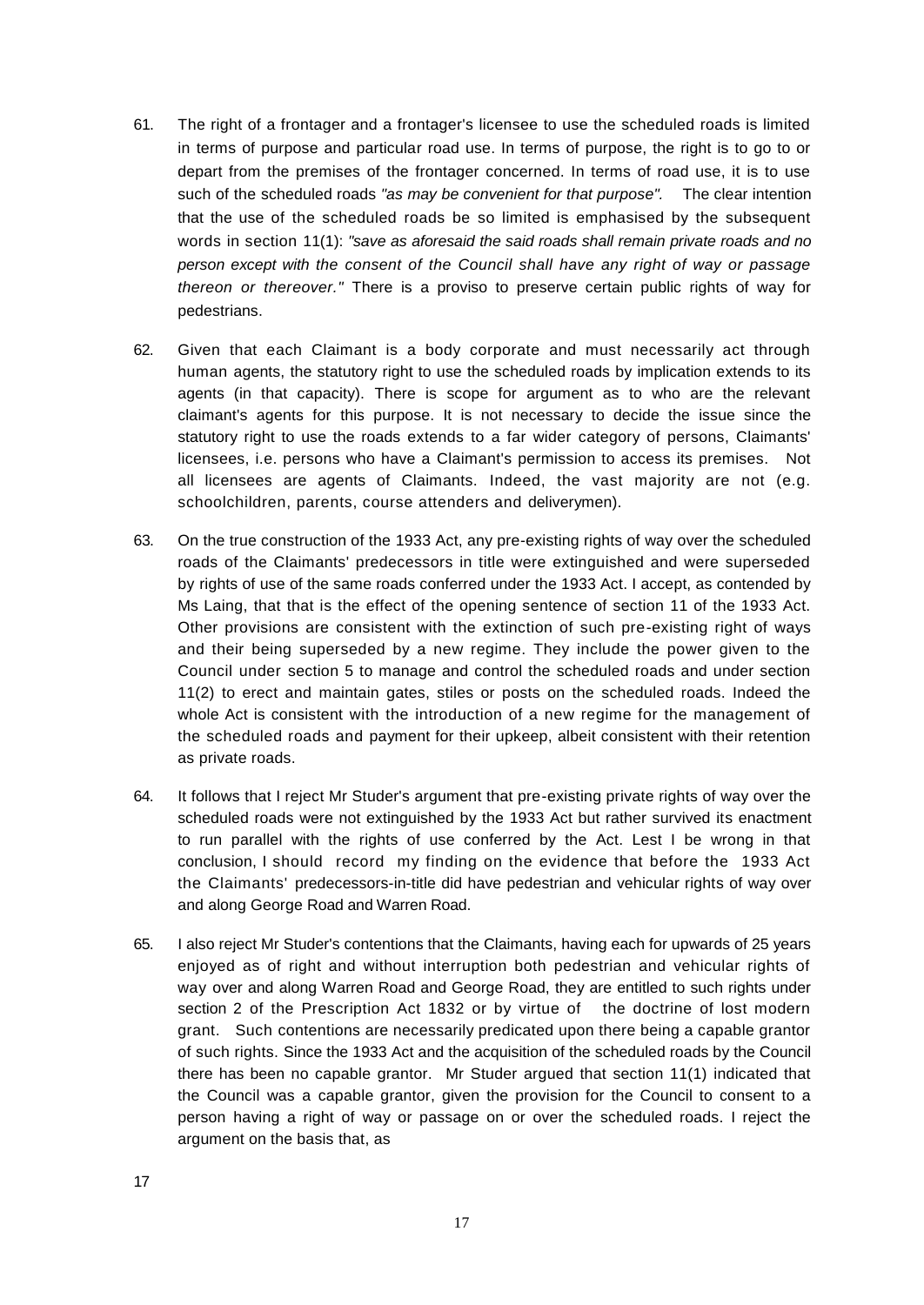contended by Ms Laing, the provision in question applies only to persons other than frontagers and their licensees. A clear purpose of the provision is to enable the Council to give such rights of way to employees of the Council for the purposes of carrying out the Council's various functions in relation to the roads and adjacent land. (The evidence indicated that the Council has given such consent, albeit limited in time, save in the case of certain local sheriffs where the consent was clearly essentially honorific in character and is not evidence of any wider practice.)

## **Part 12: Substantial interference with the Claimants' rights under the 1933 Act**

- 66. I have no hesitation in concluding on the evidence that the proposed barrier, or more particularly the proposed electronic method of operation, would amount to a very substantial interference with the statutory rights of each Claimant and its licensees under section 11(1) of the 1933 Act to use the relevant private roads as may be convenient for the purpose for going to or departing from its premises. Such private roads are Warren Road and George Road, whether approached from any of the three entrances - the third entrance in particular. To say that access could be obtained by the first or second entrance when access cannot be gained from the third entrance due to the proposed barrier being in closed position, does not meet the objection that a Claimant's agents and licensees are entitled to access its premises from the third entrance if that is convenient to them.
- 67. The operation of the proposed barrier would amount to a substantial interference of the statutory rights of the Claimants and their licensees in that it would, in a large range of common circumstances, prevent or significantly impede several categories of the Claimants' agents and licensees from going to or departing from their premises. The sheer range and volume of persons visiting the Claimants' premises makes their position wholly different from that of residents of houses in domestic use. The Council says that effect should be given to the wishes of a majority of residents, but that is not the test of whether there is a substantial interference with the rights of the Claimants and their licensees.
- 68. The problems attendant upon the operation of the proposed barrier may be variously classified. I adopt Mr Studer's classifications in his closing speech.
- 69. (1) Unannounced visitors. Evidence was given on behalf of the Claimants that each regularly has unannounced visitors (albeit with implied permission to visit). Without the attendance of a gatekeeper or knowledge of the current access code, they would be prevented from gaining ready vehicular access via the third entrance if the proposed barrier were down. Mr Tarrant freely admitted that, given a code operated electronic barrier, there was no solution to dealing with such visitors other than telephoning (or emailing) the relevant code to such visitors in advance of their arrival. That is not a solution in relation to visitors who have no knowledge of the code or even of the need for a code to gain access and who give no advance notice of their visit.
- 70. (2) Unexpected events. The same applies in relation to unexpected events. An example given by Mr Carter in relation to Rokeby was that of the school having to move a sports event from its off-site sports ground to its on-site sports ground at short notice, with the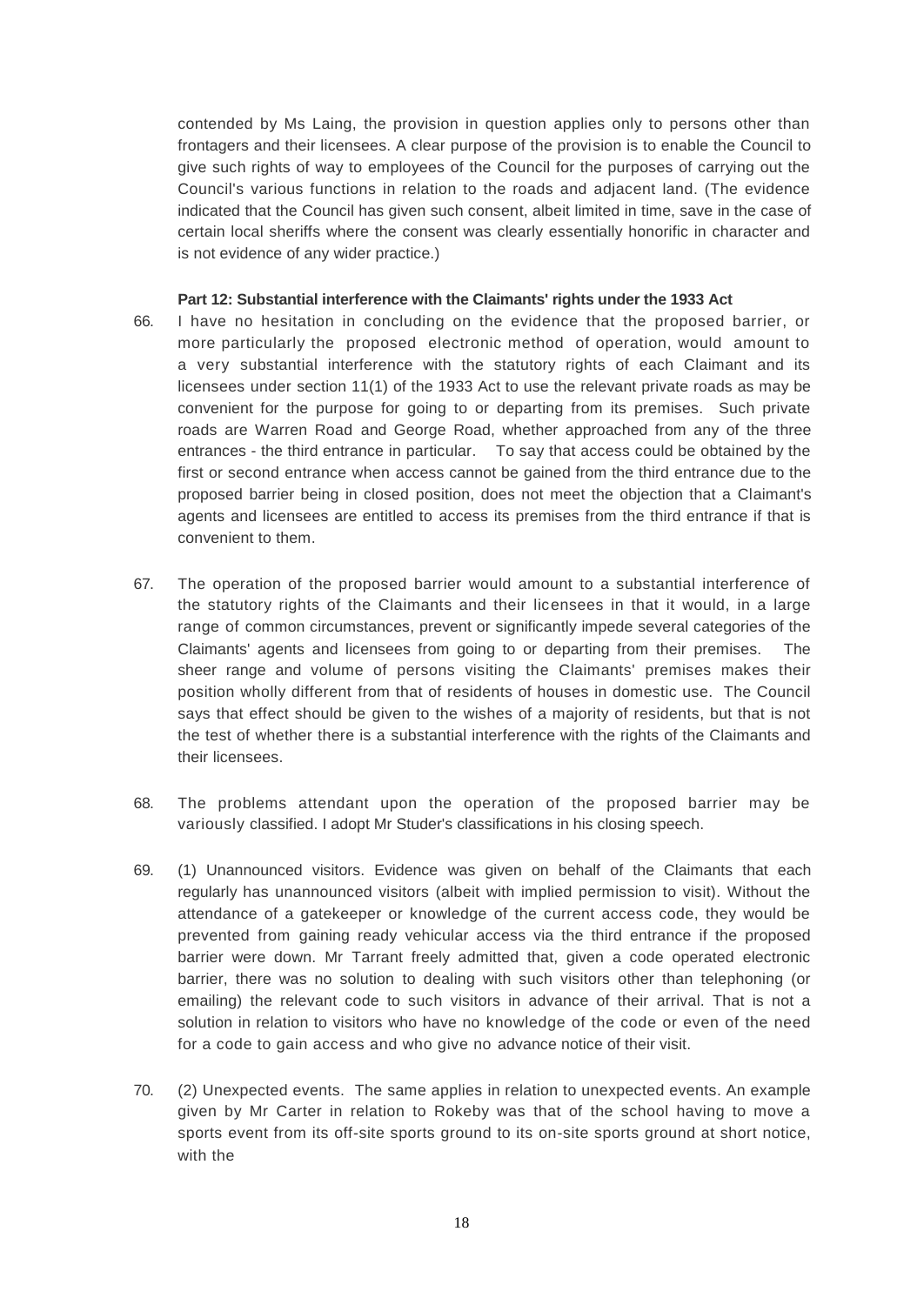consequent need for pupils, parents and opposing teams and any accompanying teachers and parents to gain ready access to the on-site sports ground. Sister Kathleen in relation to Marymount described the frequent impact on the school of delayed international flights with pupils, parents and other visitors needing ready access outside expected times.

- 71. (3) Out of normal hours use. A consequence of such use of an institution's premises is the need for visitors to come at times when its reception is not manned or when there is nobody readily available at the end of a telephone or at a computer screen to receive emails. Instances were given of the forecourt of school premises being used as the meeting point for parents, frequently out of school hours, to bring or collect children to and from sports trips, theatre trips and other excursions. In relation to Rokeby, Mr Carter also instanced the use of Rokeby's on-site sports ground by local church football teams and their opponents. The individual identity of the children concerned, their parents and those accompanying them would not be known to Rokeby staff. In relation to Four Acres, Mr Hornsby explained that neither the daytime receptionist nor any nightime employee had any computer responsibility.
- 72. (4) Future use. Witnesses for the schools referred to their future need to demonstrate compliance with a public benefit test which will inevitably result in an increase in the use of their facilities by outside visitors whose individual identity would not be known to school staff.
- 73. (5) General contractors and deliverymen. Witnesses for the Claimants explained that it was impossible to ensure that individual drivers would have access to a code owing to changes in personnel and the wide range of deliveries made. Sister Kathleen referred to regular deliveries of international mail and parcels by courier firms such as Fedex, DHL and TNT, each with frequent changes of personnel. Mr Tarrant's suggestions for prior notification of the relevant code to general contractors and deliverymen were wholly unrealistic in practical terms. He referred to a local department store, John Lewis, as a good example of a business which was readily accessible for receipt of delivery instructions and which complied with them. The example was not convincing as to the general standard of accessibility and compliance of businesses offering delivery services.
- 74. (6) Blocking and delay at the barrier. The proposed barrier would give rise to frequent causes of delay, blocking and possible consequent danger at or near the barrier itself. The need to tap in a code into a keypad would itself take time. However short the exercise on most occasions, on other occasions it might take considerably longer, especially if the driver had forgotten the code or had to telephone to ascertain it. The consequent delay might well result in a queue of vehicles behind, not only in Warren Road but also in Coombe Lane West, thus creating possible danger both to those vehicles and to other vehicles travelling along Coombe Lane West. The difficulties would be all the greater if a driver sought to turn around, for example because he or she had forgotten or been refused the code. That manoeuvre in turn might well give rise to traffic disruption and danger.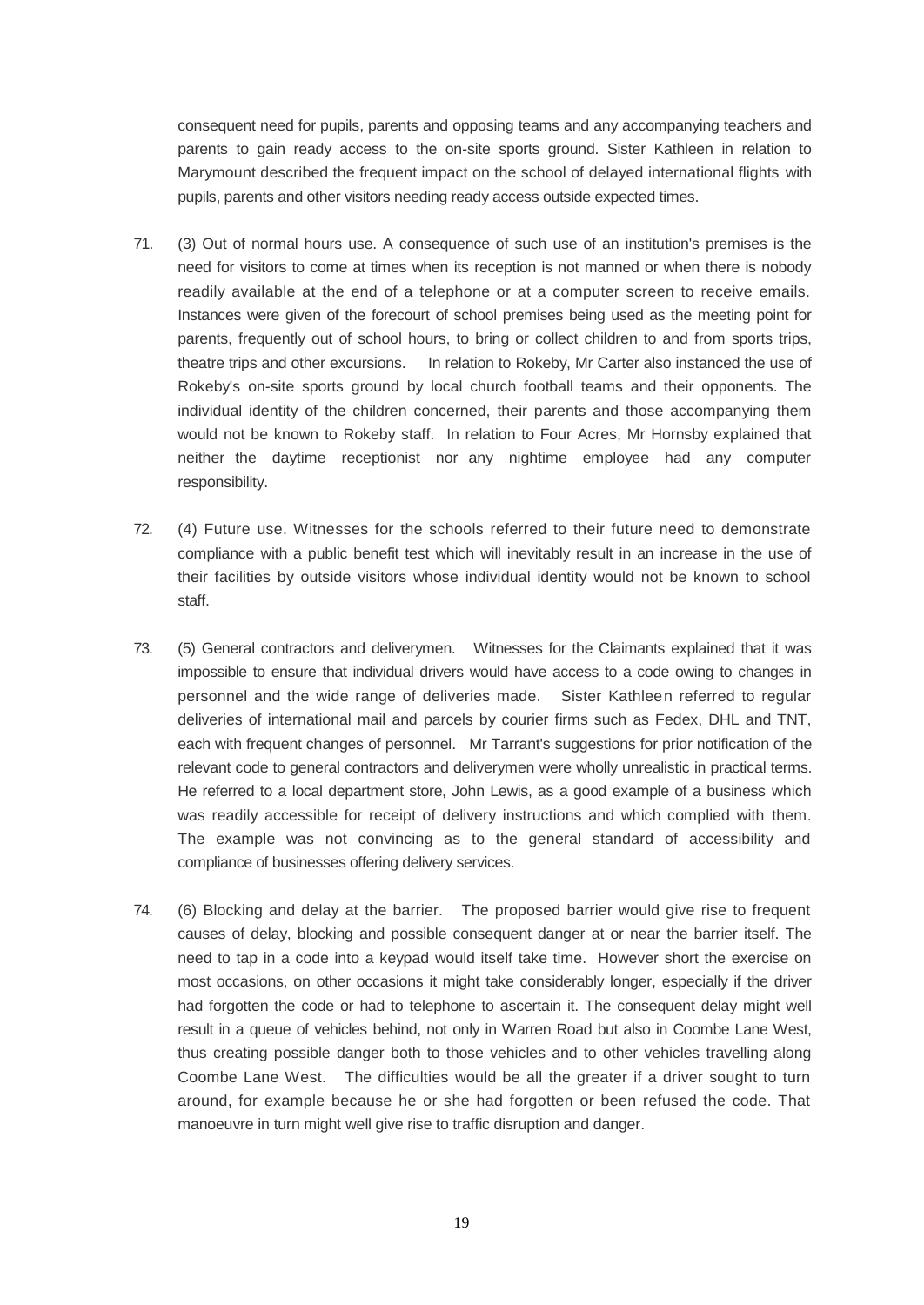- 75. (7) Cost. The Council's case is that while there would be a significant initial outlay, there would be savings in the long run. But the Claimants would incur significant additional staff costs in disseminating the code and answering telephone calls from persons needing access but lacking the code. Unannounced visitors would have to telephone ahead resulting in inconvenience and expense which do not presently exist. A change of code would result in additional inconvenience and expense, as also would the recovery of zappers from people no longer needing access to the Coombe Estate.
- 76. (8) Hierarchy of control. Both Mr White and Mr Tarrant recognised that there would have to be an ultimate system controller who would have power to override other electronic instructions transmitted to the server for the barrier. This exercise of this could well result in a substantial interference with the rights of authorised users to use the relevant roads and consequent disputes. Mr White's suggestion of a system of arbitration to resolve such disputes is unrealistic. The draft operating procedures document, far from demonstrating the workability of the system for operating the proposed barrier, on any objective assessment amply demonstrates the sheer complexity of the system and the scope for problems and dispute.
- 77. Indeed, I conclude that a code-operated barrier is a recipe for chaos in many circumstances.
- 78. It may well be that in the present circumstances, in particular the intensification of the use of the Coombe Estate over the years and the prohibitive cost of a manned barrier, there may be no realistic alternative to abandoning any attempt to seek to control access to the estate by any form of barrier. There are already speed bumps. Different views were expressed as to the deterrent effect of speed bumps. Sister Kathleen who is used to walking the roads during evenings and weekends considered them to be relatively effective and was not as conscious of the use of the roads by through traffic as Mr Tarrant. He considered the road bumps to be a relatively insignificant deterrent to "rat-runners" and his perception of the intensity of through traffic was very different. I am persuaded that speed bumps do provide some deterrent against the use of relevant roads by vehicle drivers as a through route only.
- 79. I have no doubt that use of the relevant roads by unauthorised users is an irritant, and as perceived by many, a considerable irritant. It is not the function of the court or indeed within its capability to arrive at a solution which best salves the sensitivities of most owners and occupiers of the Coombe Estate. Its function is to resolve the dispute based on the relevant legal regime established by the 1933 Act. On that basis, I conclude that the implementation of a code-operated barrier would in practice result in a very substantial interference with the rights to use the relevant roads under the 1933 Act of the Claimants and of those using the relevant roads with the Claimants' express or implied permission. The Claimants have made out their case for an injunction to restrain the implementation by the Council of the proposed code-operated barrier.

#### **Part 13: The unlawful financing argument**

80. I reject Mr Studer's unlawful financing argument in the terms described (paragraph 6 above). Its premise is that the costs and expenses of a barrier operated by the manual